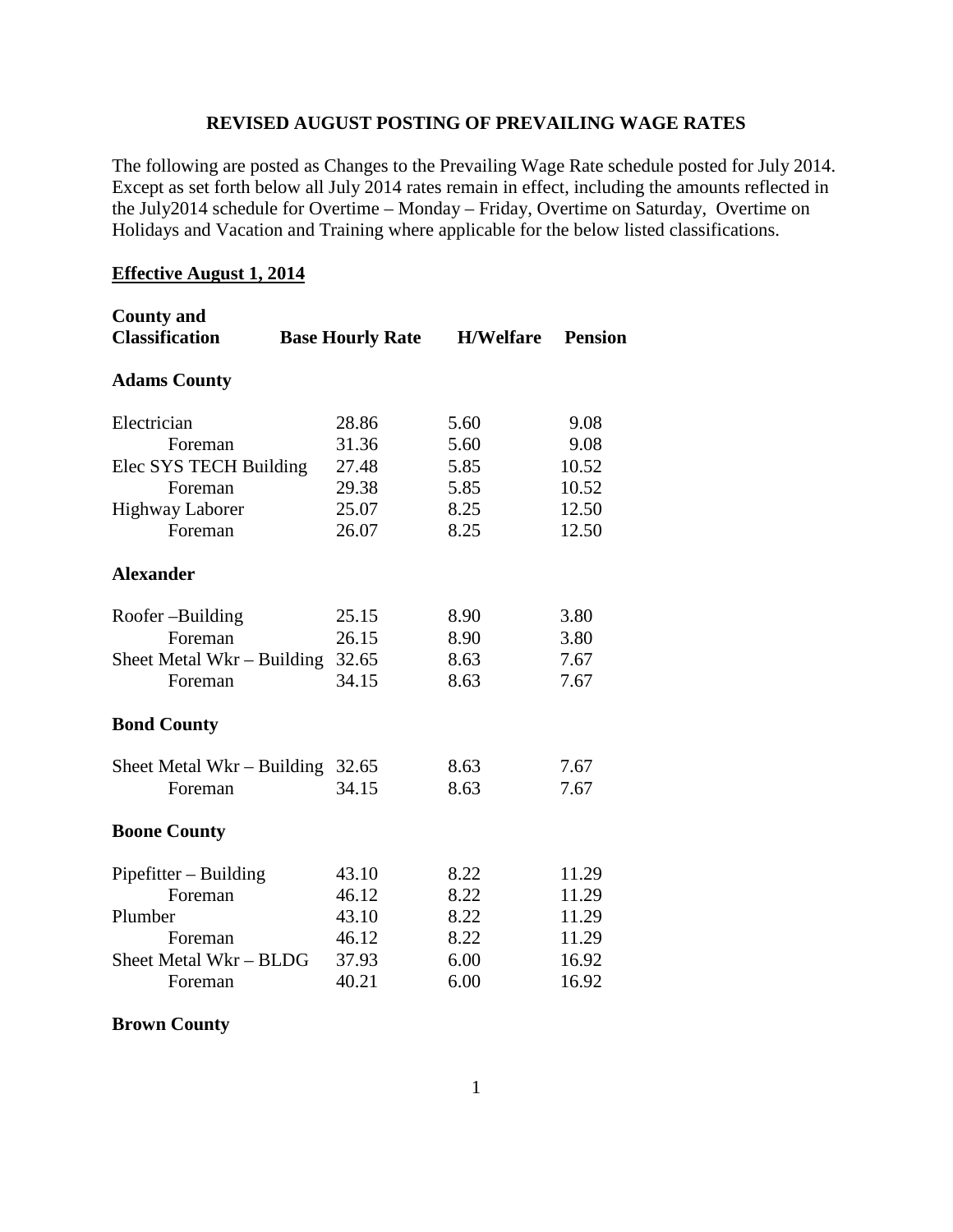| Asbestos ABT-Gen       | 25.50 | 8.25 | 11.38 |
|------------------------|-------|------|-------|
| Foreman                | 26.25 | 8.25 | 11.38 |
| Electrician            | 28.86 | 5.60 | 9.08  |
| Foreman                | 31.36 | 5.60 | 9.08  |
|                        |       |      |       |
| Elec SYS TECH Building | 27.48 | 5.85 | 10.52 |
| Foreman                | 29.38 | 5.85 | 10.52 |
| Laborer Building       | 24.00 | 8.25 | 11.38 |
| Foreman                | 24.75 | 8.25 | 11.38 |
|                        |       |      |       |
| Laborer Highway        | 25.57 | 8.25 | 12.00 |
| Foreman                | 26.57 | 8.25 | 12.00 |

#### **Bureau**

Material Tester 1 and 2 classifications are not in force and effect

### **Carroll**

| $Pipefitter - Building(E)$ | 43.10 | 8.22 | 11.29 |
|----------------------------|-------|------|-------|
| Foreman                    | 46.12 | 8.22 | 11.29 |
| Plumber $(E)$              | 43.10 | 8.22 | 11.29 |
| Foreman                    | 46.12 | 8.22 | 11.29 |
| Sheet Metal Wkr - BLDG     | 37.93 | 6.00 | 16.92 |
| Foreman                    | 40.21 | 6.00 | 16.92 |
| Cass                       |       |      |       |
| $Pipefitter - Building$    | 40.96 | 7.00 | 8.00  |
| Foreman                    | 44.96 | 7.00 | 8.00  |
| Plumber - Building         | 40.96 | 7.00 | 8.00  |
| Foreman                    | 44.96 | 7.00 | 8.00  |
| Champaign                  |       |      |       |
| $Pipefitter - Building$    | 39.40 | 7.00 | 11.45 |
| Foreman                    | 41.90 | 7.00 | 11.45 |
| Plumber - Building         | 39.40 | 7.00 | 11.45 |
| Foreman                    | 41.90 | 7.00 | 11.45 |
| <b>Clark</b>               |       |      |       |
| $Pipefitter - Building$    | 36.52 | 6.65 | 6.63  |
| Foreman                    | 39.26 | 6.65 | 6.63  |
| Plumber - Building         | 36.52 | 6.65 | 6.63  |
| Foreman                    | 39.26 | 6.65 | 6.63  |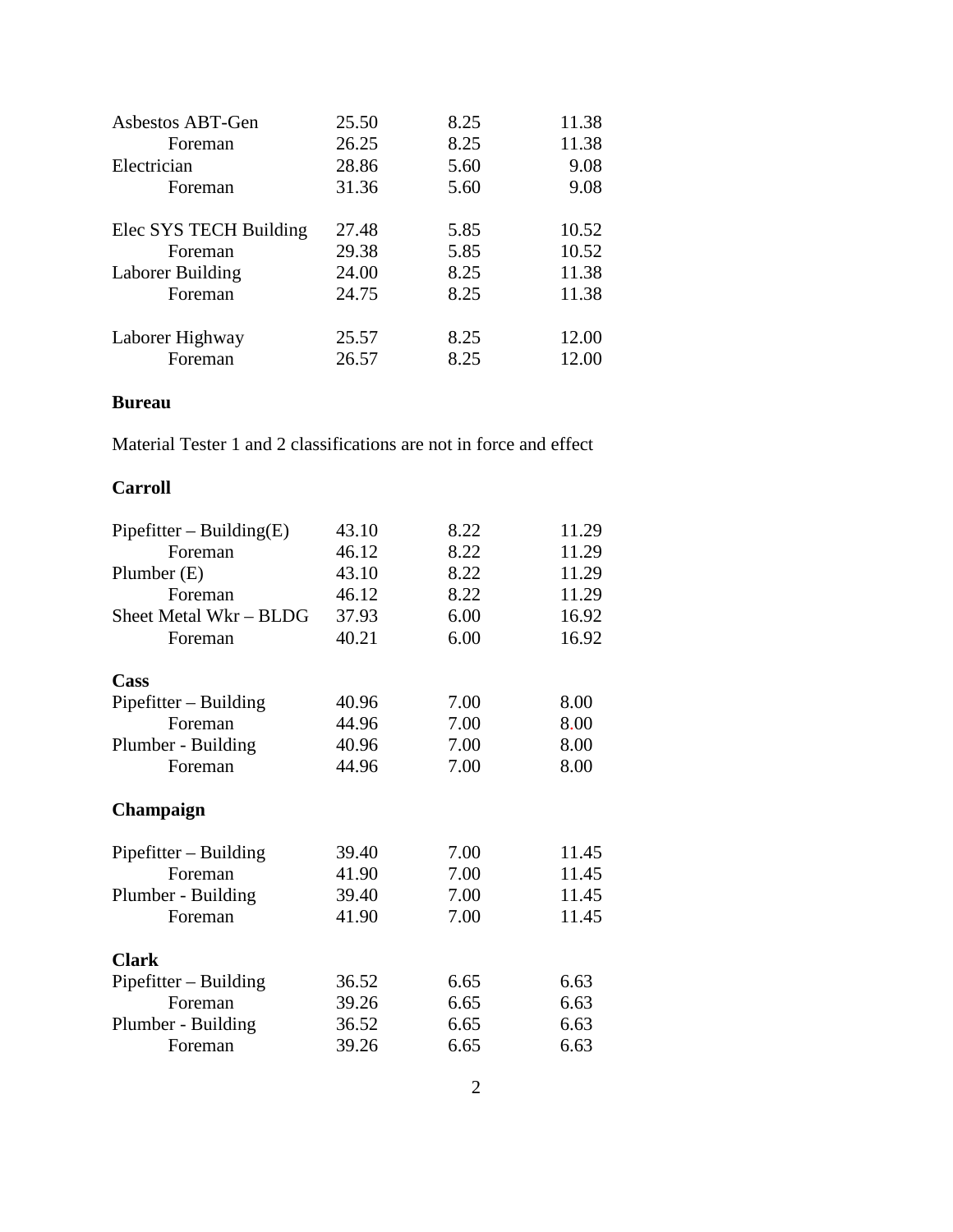# **Clay**

| Sheet Metal Wkr – Building $32.65$ |       | 8.63  | 7.67  |
|------------------------------------|-------|-------|-------|
| Foreman                            | 34.15 | 8.63  | 7.67  |
|                                    |       |       |       |
| <b>Clinton</b>                     |       |       |       |
| Plumber - Building (NW)            | 37.75 | 6.75  | 6.85  |
| Foreman                            | 40.25 | 6.75  | 6.85  |
| Sheet Metal Wkr – Building         | 32.65 | 8.63  | 7.67  |
| Foreman                            | 34.15 | 8.63  | 7.67  |
|                                    |       |       |       |
| <b>Coles</b>                       |       |       |       |
| $Pipefitter - Building$            | 39.40 | 7.00  | 11.45 |
| Foreman                            | 41.90 | 7.00  | 11.45 |
| Plumber - Building                 | 39.40 | 7.00  | 11.45 |
| Foreman                            | 41.90 | 7.00  | 11.45 |
| <b>Cook</b>                        |       |       |       |
| Brick Mason – Building             | 42.58 | 9.85  | 13.60 |
| Foreman                            | 46.84 | 9.85  | 13.60 |
| Marble Finisher                    | 31.40 | 9.85  | 13.10 |
| Foreman                            | 32.97 | 9.85  | 13.10 |
| Marble Mason                       | 41.78 | 9.85  | 13.42 |
| Foreman                            | 45.96 | 9.85  | 13.42 |
| Sprinkler Fitter Building          | 47.25 | 11.25 | 9.50  |
| Foreman                            | 49.75 | 11.25 | 9.50  |
| <b>Stone Mason Building</b>        | 42.58 | 9.85  | 13.60 |
| Foreman                            | 46.84 | 9.85  | 13.60 |
| <b>Tile Mason Building</b>         | 42.84 | 10.55 | 10.42 |
| Foreman                            | 46.84 | 10.55 | 10.42 |
| <b>Traffic Safety</b>              | 32.75 | 6.55  | 6.45  |
| Foreman                            | 34.35 | 6.55  | 6.45  |
| <b>Crawford</b>                    |       |       |       |
| $Pipefitter - Building$            | 36.52 | 6.65  | 6.63  |
| Foreman                            | 39.26 | 6.65  | 6.63  |
| Plumber - Building                 | 36.52 | 6.65  | 6.63  |
| Foreman                            | 39.26 | 6.65  | 6.63  |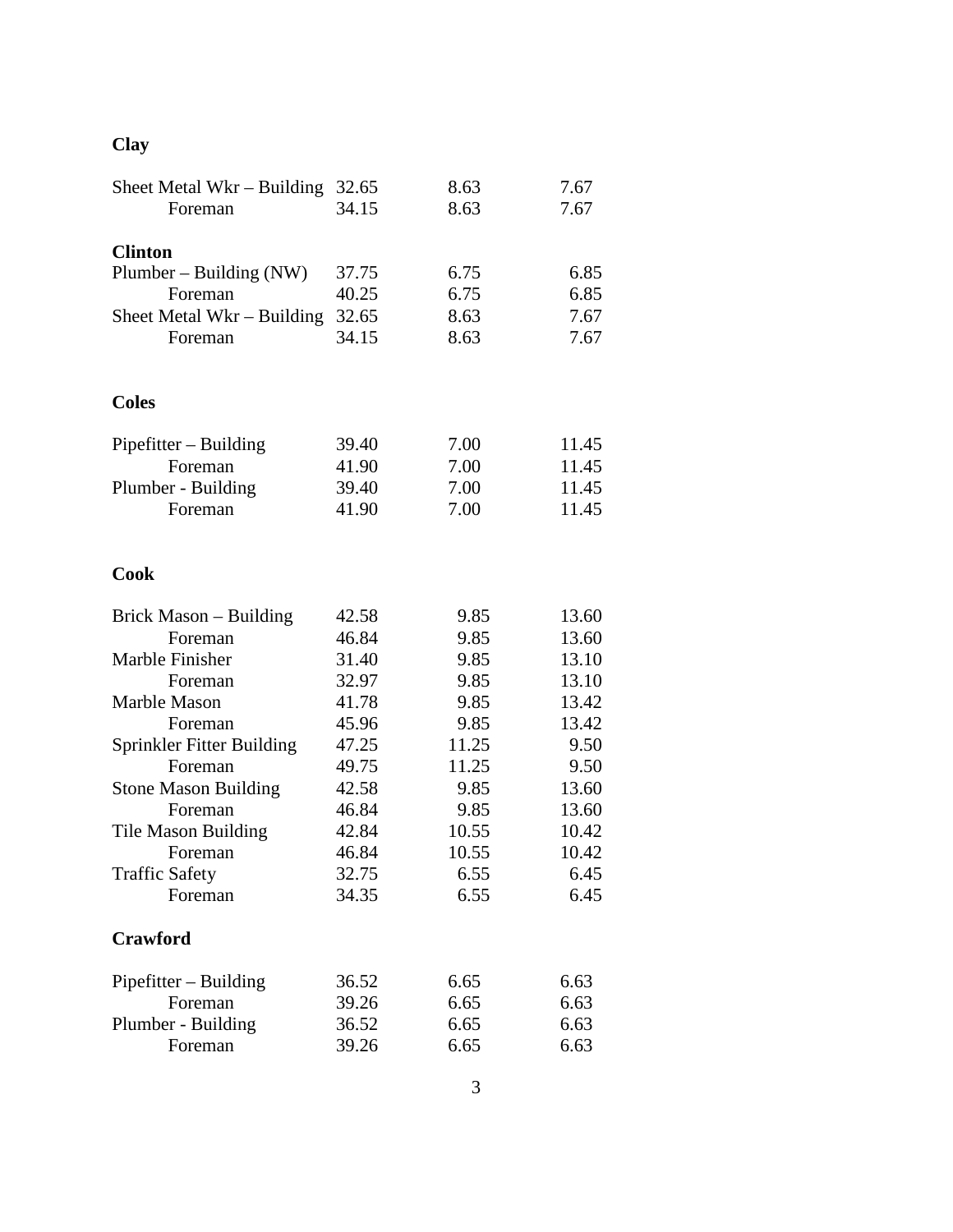| <b>Christan</b>              |       |       |       |
|------------------------------|-------|-------|-------|
| Pipefitter – Building $(W)$  | 40.96 | 7.00  | 8.00  |
| Foreman                      | 44.96 | 7.00  | 8.00  |
| Plumber – Building $(W)$     | 40.96 | 7.00  | 8.00  |
| Foreman                      | 44.96 | 7.00  | 8.00  |
| Pipefitter – Building<br>(E) | 36.71 | 7.00  | 7.76  |
| Foreman                      | 39.71 | 7.00  | 7.76  |
| Plumber - Building<br>(E)    | 36.71 | 7.00  | 7.76  |
| Foreman                      | 39.71 | 7.00  | 7.76  |
| <b>Cumberland</b>            |       |       |       |
| $Pipefitter - Building$      | 39.40 | 7.00  | 11.45 |
| Foreman                      | 41.90 | 7.00  | 11.45 |
| Plumber - Building           | 39.40 | 7.00  | 11.45 |
| Foreman                      | 41.90 | 7.00  | 11.45 |
| <b>DeKalb</b>                |       |       |       |
| Brick Mason – Building       | 42.58 | 9.85  | 13.60 |
| Foreman                      | 46.84 | 9.85  | 13.60 |
| Marble Finisher              | 31.40 | 9.85  | 13.10 |
| Foreman                      | 32.97 | 9.85  | 13.10 |
| Marble Mason                 | 41.78 | 9.85  | 13.42 |
| Foreman                      | 45.96 | 9.85  | 13.42 |
| Sheet Metal Wkr - BLDG       | 37.93 | 6.00  | 16.92 |
| Foreman                      | 40.21 | 6.00  | 16.92 |
| <b>Stone Mason Building</b>  | 42.58 | 9.85  | 13.60 |
| Foreman                      | 46.84 | 9.85  | 13.60 |
| <b>Tile Mason Building</b>   | 42.84 | 10.55 | 10.42 |
| Foreman                      | 46.84 | 10.55 | 10.42 |
| <b>DeWitt</b>                |       |       |       |
| Pipefitter - Building        | 36.71 | 7.00  | 7.76  |
| Foreman                      | 39.71 | 7.00  | 7.76  |
| Plumber - Building           | 36.71 | 7.00  | 7.76  |
| Foreman                      | 39.71 | 7.00  | 7.76  |
| <b>Douglas</b>               |       |       |       |
| Pipefitter – Building        | 36.52 | 6.65  | 6.63  |
| Foreman                      | 39.26 | 6.65  | 6.63  |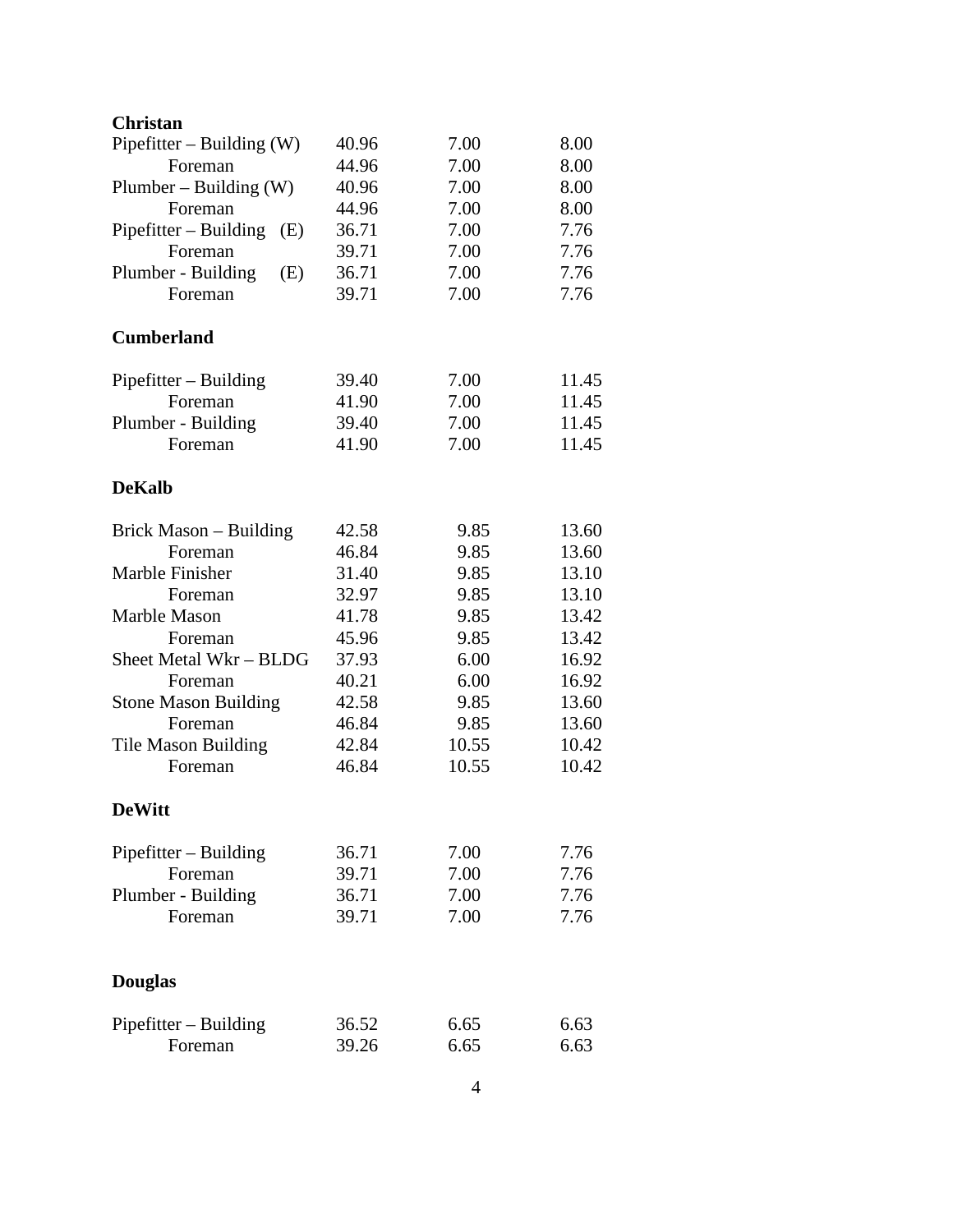| Plumber - Building          | 36.52 | 6.65  | 6.63  |
|-----------------------------|-------|-------|-------|
| Foreman                     | 39.26 | 6.65  | 6.63  |
|                             |       |       |       |
| <b>DuPage</b>               |       |       |       |
| Brick Mason - Building      | 42.58 | 9.85  | 13.60 |
| Foreman                     | 46.84 | 9.85  | 13.60 |
| Laborer - All               | 38.00 | 13.78 | 10.12 |
| Foreman                     | 38.75 | 13.78 | 10.12 |
| Marble Finisher             | 31.40 | 9.85  | 13.10 |
| Foreman                     | 32.97 | 9.85  | 13.10 |
| Marble Mason                | 41.78 | 9.85  | 13.42 |
| Foreman                     | 45.96 | 9.85  | 13.42 |
| <b>Material Tester 1</b>    | 28.00 | 13.78 | 10.12 |
| <b>Material Tester 2</b>    | 33.00 | 13.78 | 10.12 |
| Oper. Eng 1 - Highway       | 45.30 | 17.10 | 11.80 |
| Foreman                     | 49.30 | 17.10 | 11.80 |
| Oper. Eng 2 - Highway       | 44.75 | 17.10 | 11.80 |
| Foreman                     | 49.30 | 17.10 | 11.80 |
| Oper. Eng 3 - Highway       | 42.70 | 17.10 | 11.80 |
| Foreman                     | 49.30 | 17.10 | 11.80 |
| Oper. Eng 4 - Highway       | 41.30 | 17.10 | 11.80 |
| Foreman                     | 49.30 | 17.10 | 11.80 |
| Oper. Eng 5 - Highway       | 40.10 | 17.10 | 11.80 |
| Foreman                     | 49.30 | 17.10 | 11.80 |
| Oper. Eng 6 - Highway       | 48.30 | 17.10 | 11.80 |
| Foreman                     | 49.30 | 17.10 | 11.80 |
| Oper. Eng 7 - Highway       | 46.30 | 17.10 | 11.80 |
| Foreman                     | 49.30 | 17.10 | 11.80 |
| Sprinkler Fitter Building   | 47.25 | 11.25 | 9.50  |
| Foreman                     | 49.75 | 11.25 | 9.50  |
| Laborer-All                 | 38.00 | 13.78 | 10.12 |
| Foreman                     | 38.75 | 13.78 | 10.12 |
| <b>Stone Mason Building</b> | 42.58 | 9.85  | 13.60 |
| Foreman                     | 46.84 | 9.85  | 13.60 |
| <b>Tile Mason Building</b>  | 42.84 | 10.55 | 10.42 |
| Foreman                     | 46.84 | 10.55 | 10.42 |
| <b>Traffic Safety</b>       | 32.75 | 6.55  | 6.45  |
| Foreman                     | 34.35 | 6.55  | 6.45  |
| Edgar                       |       |       |       |
| $Pipefitter - Building$     | 36.52 | 6.65  | 6.63  |
| Foreman                     | 39.26 | 6.65  | 6.63  |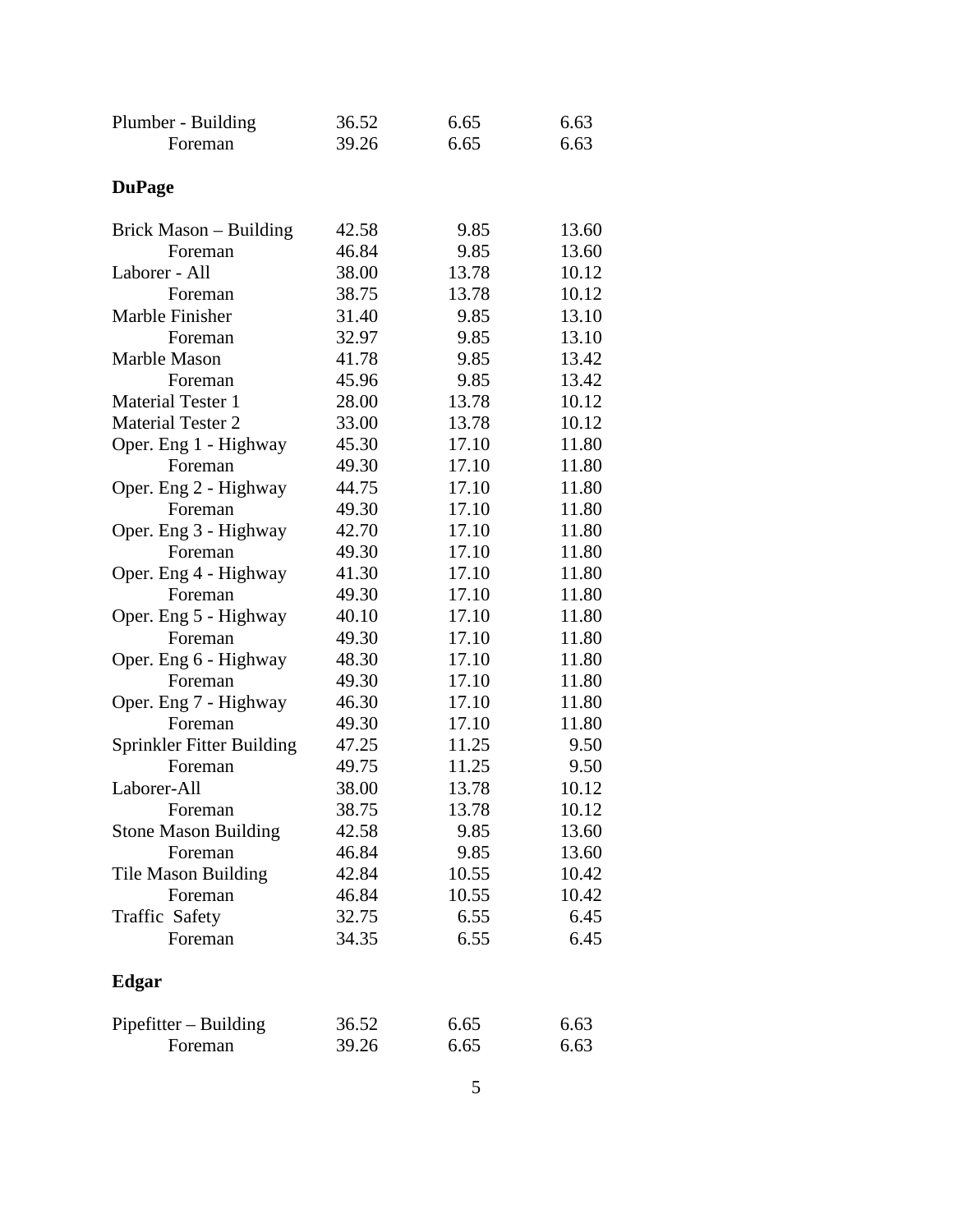| Plumber - Building                                                                   | 36.52                            | 6.65                         | 6.63                             |
|--------------------------------------------------------------------------------------|----------------------------------|------------------------------|----------------------------------|
| Foreman                                                                              | 39.26                            | 6.65                         | 6.63                             |
| <b>Edwards</b>                                                                       |                                  |                              |                                  |
| $Pipefitter - Building$                                                              | 34.29                            | 6.65                         | 8.31                             |
| Foreman                                                                              | 36.35                            | 6.65                         | 8.31                             |
| Plumber - Building                                                                   | 34.29                            | 6.65                         | 8.31                             |
| Foreman                                                                              | 36.35                            | 6.65                         | 8.31                             |
| Sheet Metal Wkr – Building                                                           | 32.65                            | 8.63                         | 7.67                             |
| Foreman                                                                              | 34.15                            | 8.63                         | 7.67                             |
| <b>Effingham</b>                                                                     |                                  |                              |                                  |
| $Pipefitter - Building$                                                              | 39.40                            | 7.00                         | 11.45                            |
| Foreman                                                                              | 41.90                            | 7.00                         | 11.45                            |
| Plumber - Building                                                                   | 39.40                            | 7.00                         | 11.45                            |
| Foreman                                                                              | 41.90                            | 7.00                         | 11.45                            |
| Sheet Metal Wkr – Building                                                           | 32.65                            | 8.63                         | 7.67                             |
| Foreman                                                                              | 34.15                            | 8.63                         | 7.67                             |
| Ford                                                                                 |                                  |                              |                                  |
| $Pipefitter - Building$<br>Foreman<br>Plumber - Building<br>Foreman<br><b>Fulton</b> | 39.40<br>41.90<br>39.40<br>41.90 | 7.00<br>7.00<br>7.00<br>7.00 | 11.45<br>11.45<br>11.45<br>11.45 |
| Elec SYS TECH Building<br>Foreman<br><b>Fayette</b>                                  | 27.48<br>29.38                   | 5.85<br>5.85                 | 10.52<br>10.52                   |
| Sheet Metal Wkr – Building                                                           | 32.65                            | 8.63                         | 7.67                             |
| Foreman                                                                              | 34.15                            | 8.63                         | 7.67                             |
| <b>Franklin</b>                                                                      |                                  |                              |                                  |
| Roofer-Building                                                                      | 25.15                            | 8.90                         | 3.80                             |
| Foreman                                                                              | 26.15                            | 8.90                         | 3.80                             |
| Sheet Metal $Wkr - Building$                                                         | 32.65                            | 8.63                         | 7.67                             |
| Foreman                                                                              | 34.15                            | 8.63                         | 7.67                             |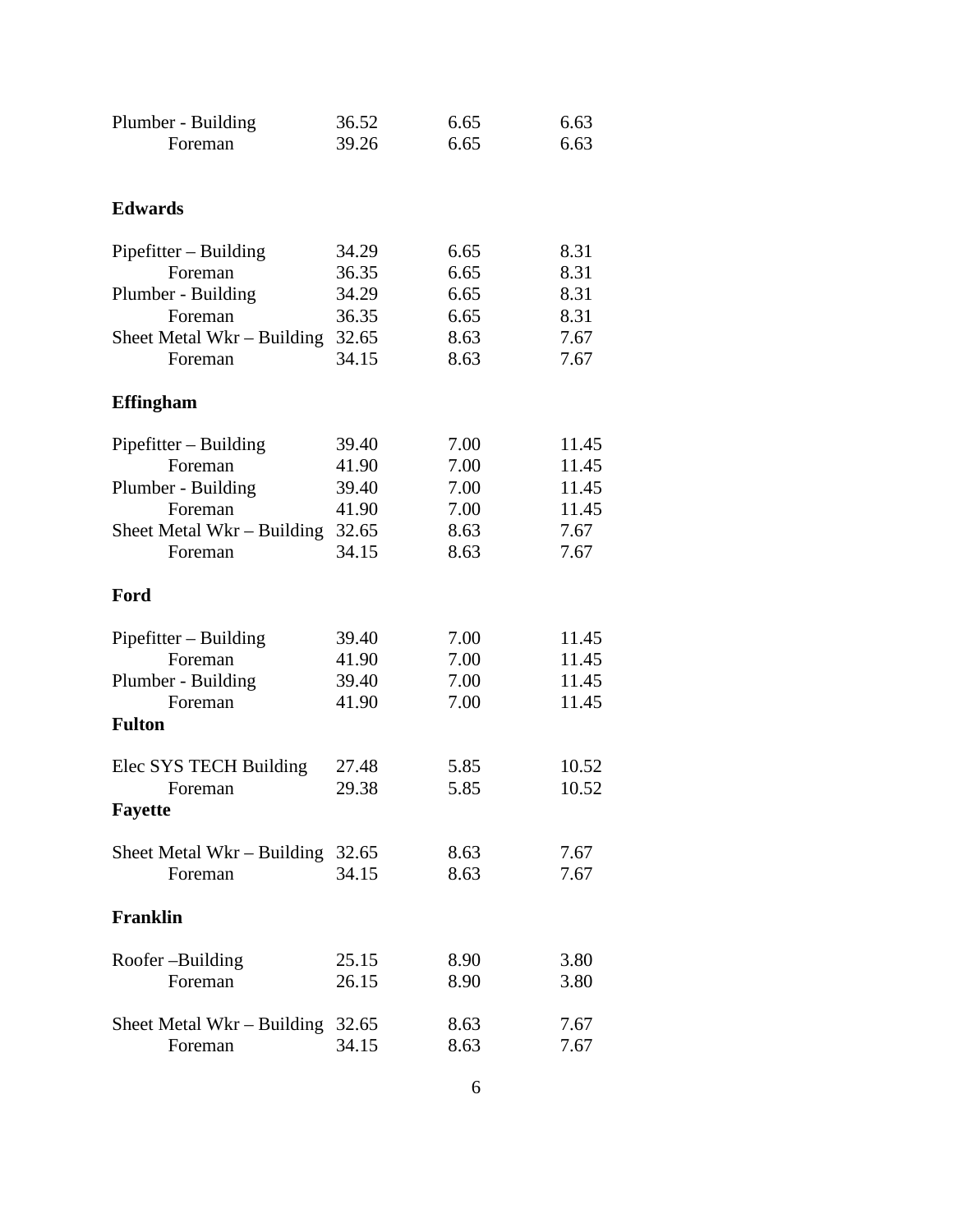## **Fulton**

| <b>Plumber Building</b>     | 34.52 | 7.00  | 13.31 |
|-----------------------------|-------|-------|-------|
| Foreman                     | 37.63 | 7.00  | 13.31 |
| <b>Gallatin</b>             |       |       |       |
| Sheet Metal Wkr – Building  | 32.65 | 8.63  | 7.67  |
| Foreman                     | 34.15 | 8.63  | 7.67  |
| Green                       |       |       |       |
| Sheet Metal Wkr – Building  | 32.65 | 8.63  | 7.67  |
| Foreman                     | 34.15 | 8.63  | 7.67  |
| Grundy                      |       |       |       |
| Brick Mason - Building      | 42.58 | 9.85  | 13.60 |
| Foreman                     | 46.84 | 9.85  | 13.60 |
| Laborer - All               | 38.00 | 13.78 | 10.12 |
| Foreman                     | 38.75 | 13.78 | 10.12 |
| Marble Finisher             | 31.40 | 9.85  | 13.10 |
| Foreman                     | 32.97 | 9.85  | 13.10 |
| Marble Mason                | 41.78 | 9.85  | 13.42 |
| Foreman                     | 45.96 | 9.85  | 13.42 |
| <b>Material Tester 1</b>    | 28.00 | 13.78 | 10.12 |
| <b>Material Tester 2</b>    | 33.00 | 13.78 | 10.12 |
| Oper. Eng 1 - Highway       | 45.30 | 17.10 | 11.80 |
| Foreman                     | 49.30 | 17.10 | 11.80 |
| Oper. Eng 2 - Highway       | 44.75 | 17.10 | 11.80 |
| Foreman                     | 49.30 | 17.10 | 11.80 |
| Oper. Eng 3 - Highway       | 42.70 | 17.10 | 11.80 |
| Foreman                     | 49.30 | 17.10 | 11.80 |
| Oper. Eng 4 - Highway       | 41.30 | 17.10 | 11.80 |
| Foreman                     | 49.30 | 17.10 | 11.80 |
| Oper. Eng 5 - Highway       | 40.10 | 17.10 | 11.80 |
| Foreman                     | 49.30 | 17.10 | 11.80 |
| Oper. Eng 6 - Highway       | 48.30 | 17.10 | 11.80 |
| Foreman                     | 49.30 | 17.10 | 11.80 |
| Oper. Eng 7 - Highway       | 46.30 | 17.10 | 11.80 |
| Foreman                     | 49.30 | 17.10 | 11.80 |
| Sprinkler Fitter Building   | 47.25 | 11.25 | 9.50  |
| Foreman                     | 49.75 | 11.25 | 9.50  |
| <b>Stone Mason Building</b> | 42.58 | 9.85  | 13.60 |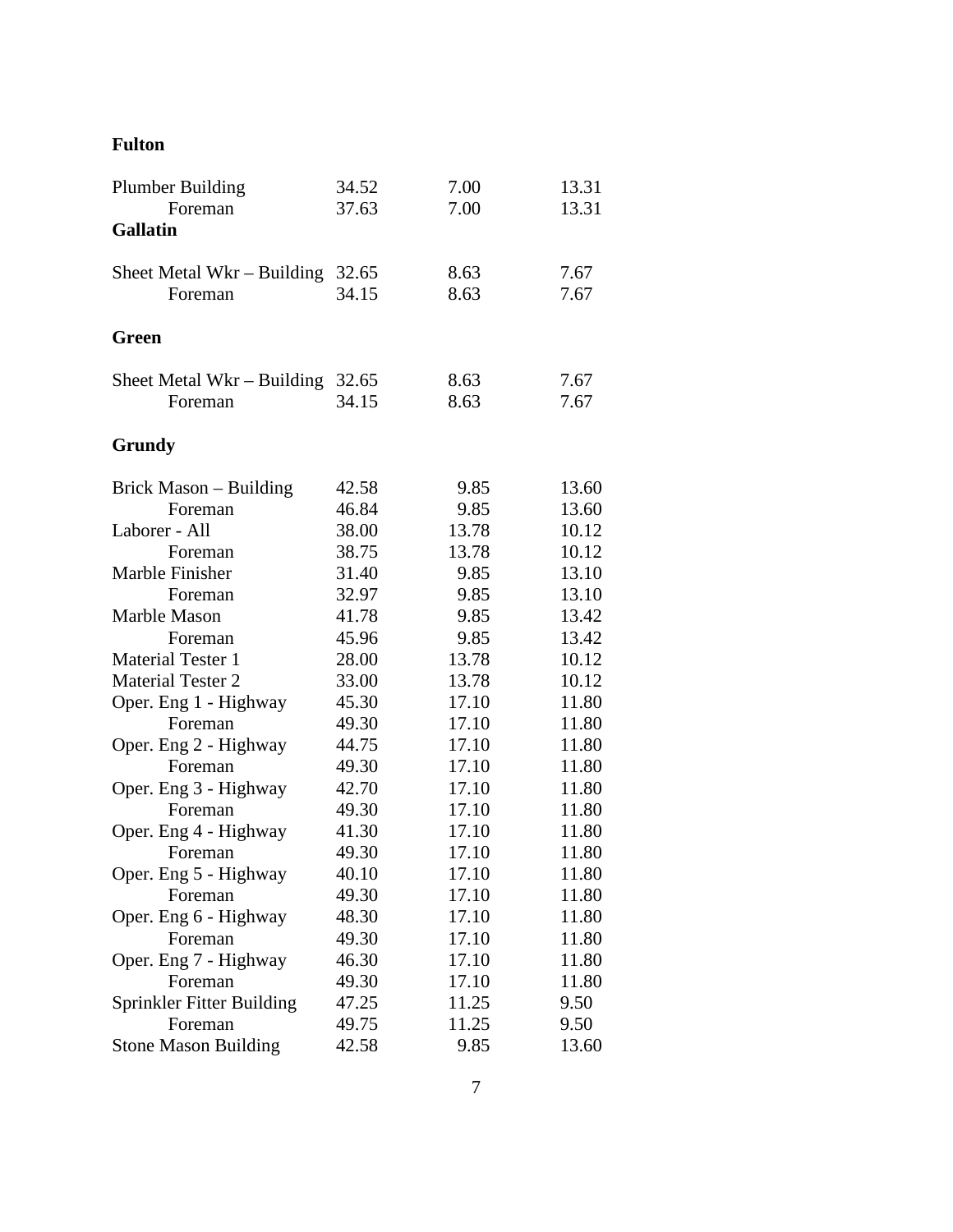| 46.84<br>9.85<br>13.60<br>Foreman<br>42.84<br>10.55<br><b>Tile Mason Building</b><br>10.42 |  |
|--------------------------------------------------------------------------------------------|--|
|                                                                                            |  |
| 46.84<br>10.55<br>10.42<br>Foreman                                                         |  |
|                                                                                            |  |
| <b>Hancock</b>                                                                             |  |
| 27.54<br>8.25<br>Asbestos ABT-Gen<br>11.70                                                 |  |
| 28.29<br>8.25<br>Foreman<br>11.70                                                          |  |
| Electrician<br>28.86<br>5.60<br>9.08                                                       |  |
| 31.36<br>5.60<br>9.08<br>Foreman                                                           |  |
| Elec SYS TECH Building<br>27.48<br>5.85<br>10.52                                           |  |
| 29.38<br>5.85<br>10.52<br>Foreman                                                          |  |
| Laborer Building<br>26.04<br>8.25<br>11.70                                                 |  |
| Foreman<br>26.79<br>8.25<br>11.70                                                          |  |
| Laborer Highway<br>25.67<br>8.25<br>12.50                                                  |  |
| Foreman<br>26.67<br>8.25<br>12.50                                                          |  |
| Plumber Building (E)<br>34.52<br>7.00<br>13.31                                             |  |
| 37.63<br>7.00<br>Foreman<br>13.31                                                          |  |
|                                                                                            |  |
| <b>Hamilton</b>                                                                            |  |
| Roofer-Building<br>8.90<br>3.80<br>25.15                                                   |  |
| 26.15<br>3.80<br>Foreman<br>8.90                                                           |  |
| 32.65<br>Sheet Metal Wkr - Building<br>8.63<br>7.67                                        |  |
| Foreman                                                                                    |  |
| 34.15<br>8.63<br>7.67                                                                      |  |
| <b>Hardin</b>                                                                              |  |
| 8.63<br>7.67<br>Sheet Metal Wkr $-$ Building<br>32.65                                      |  |
| 34.15<br>8.63<br>7.67<br>Foreman                                                           |  |
| <b>Henderson</b>                                                                           |  |
| 30.09<br>Electrician – Building<br>6.00<br>10.67                                           |  |
| 6.00<br>32.69<br>10.67<br>Foreman                                                          |  |
| Elec SYS TECH Building<br>27.48<br>5.85<br>10.52                                           |  |
| 5.85<br>29.38<br>10.52<br>Foreman                                                          |  |

## **Henry**

Material Tester 1 and 2 classifications are not in force and effect (W)

## **Iroquois**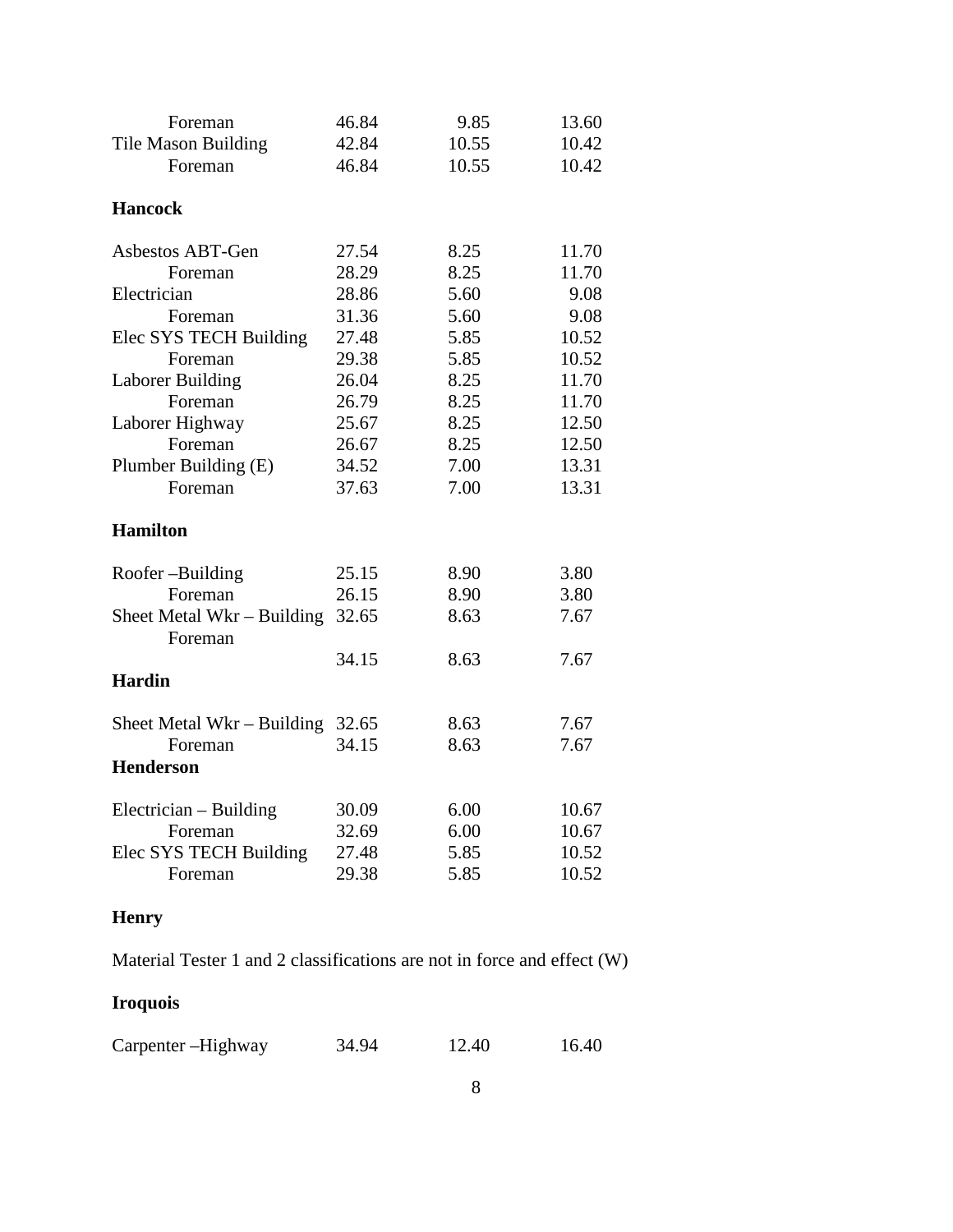| Foreman                                                             | 36.94 | 12.40 | 16.40 |
|---------------------------------------------------------------------|-------|-------|-------|
| <b>Jackson</b>                                                      |       |       |       |
| Roofer-Building                                                     | 25.15 | 8.90  | 3.80  |
| Foreman                                                             | 26.15 | 8.90  | 3.80  |
| Sheet Metal Wkr – Building                                          | 32.65 | 8.63  | 7.67  |
| Foreman                                                             | 34.15 | 8.63  | 7.67  |
| <b>Jasper</b>                                                       |       |       |       |
| $Pipefitter - Building$                                             | 39.40 | 7.00  | 11.45 |
| Foreman                                                             | 41.90 | 7.00  | 11.45 |
| Plumber - Building                                                  | 39.40 | 7.00  | 11.45 |
| Foreman                                                             | 41.90 | 7.00  | 11.45 |
| Sheet Metal Wkr – Building                                          | 32.65 | 8.63  | 7.67  |
| Foreman                                                             | 34.15 | 8.63  | 7.67  |
| <b>Jefferson</b>                                                    |       |       |       |
| Roofer-Building                                                     | 25.15 | 8.90  | 3.80  |
| Foreman                                                             | 26.15 | 8.90  | 3.80  |
| Sheet Metal Wkr – Building                                          | 32.65 | 8.63  | 7.67  |
| Foreman                                                             | 34.15 | 8.63  | 7.67  |
| <b>Jersey</b>                                                       |       |       |       |
| Sheet Metal Wkr – Building                                          | 32.65 | 8.63  | 7.67  |
| Foreman                                                             | 34.15 | 8.63  | 7.67  |
| <b>JoDaviess</b>                                                    |       |       |       |
| $Pipefitter - Building$                                             | 43.10 | 8.22  | 11.29 |
| Foreman                                                             | 46.12 | 8.22  | 11.29 |
| Plumber                                                             | 43.10 | 8.22  | 11.29 |
| Foreman                                                             | 46.12 | 8.22  | 11.29 |
| Sheet Metal Wkr - BLDG                                              | 37.93 | 6.00  | 16.92 |
| Foreman                                                             | 40.21 | 6.00  | 16.92 |
| Material Tester 1 and 2 classifications are not in force and effect |       |       |       |
| <b>Johnson</b>                                                      |       |       |       |

|  | Roofer-Building | 25.15 | 8.90 | 3.80 |
|--|-----------------|-------|------|------|
|--|-----------------|-------|------|------|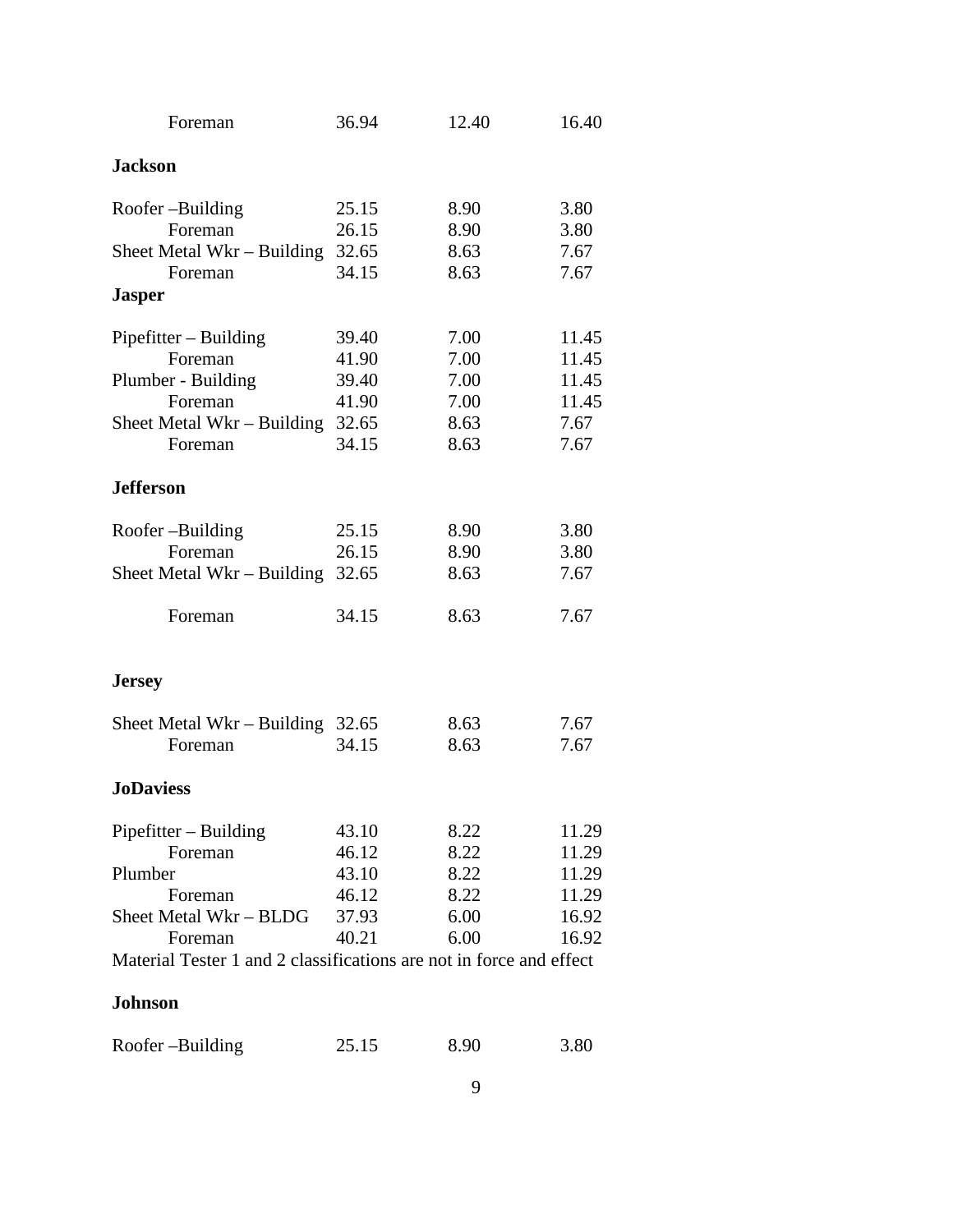| Foreman                     | 26.15 | 8.90  | 3.80  |
|-----------------------------|-------|-------|-------|
| Sheet Metal Wkr – Building  | 32.65 | 8.63  | 7.67  |
| Foreman                     | 34.15 | 8.63  | 7.67  |
|                             |       |       |       |
| <b>Kane</b>                 |       |       |       |
| Brick Mason – Building      | 42.58 | 9.85  | 13.60 |
| Foreman                     | 46.84 | 9.85  | 13.60 |
| Marble Finisher             | 31.40 | 9.85  | 13.10 |
| Foreman                     | 32.97 | 9.85  | 13.10 |
| Marble Mason                | 41.78 | 9.85  | 13.42 |
| Foreman                     | 45.96 | 9.85  | 13.42 |
| Oper. Eng $1 -$ Highway     | 45.30 | 17.10 | 11.80 |
| Foreman                     | 49.30 | 17.10 | 11.80 |
| Oper. Eng $2 -$ Highway     | 44.75 | 17.10 | 11.80 |
| Foreman                     | 49.30 | 17.10 | 11.80 |
| Oper. Eng $3 -$ Highway     | 42.70 | 17.10 | 11.80 |
| Foreman                     | 49.30 | 17.10 | 11.80 |
| Oper. Eng $4$ – Highway     | 41.30 | 17.10 | 11.80 |
| Foreman                     | 49.30 | 17.10 | 11.80 |
| Oper. Eng $5 -$ Highway     | 40.10 | 17.10 | 11.80 |
| Foreman                     | 49.30 | 17.10 | 11.80 |
| Oper. Eng $6$ – Highway     | 48.30 | 17.10 | 11.80 |
| Foreman                     | 49.30 | 17.10 | 11.80 |
| Oper. Eng $7 -$ Highway     | 46.30 | 17.10 | 11.80 |
| Foreman                     | 49.30 | 17.10 | 11.80 |
| Sprinkler Fitter Building   | 47.25 | 11.25 | 9.50  |
| Foreman                     | 49.75 | 11.25 | 9.50  |
| <b>Stone Mason Building</b> | 42.58 | 9.85  | 13.60 |
| Foreman                     | 46.84 | 9.85  | 13.60 |
| <b>Traffic Safety</b>       | 32.75 | 6.55  | 6.45  |
| Foreman                     | 34.35 | 6.55  | 6.45  |
| Tile Mason Building         | 42.84 | 10.55 | 10.42 |
| Foreman                     | 46.84 | 10.55 | 10.42 |
| <b>Kankakee</b>             |       |       |       |
| Carpenter -Highway          | 34.94 | 12.40 | 16.40 |
| Foreman                     | 36.94 | 12.40 | 16.40 |
| Oper. Eng $1 -$ Highway     | 45.30 | 17.10 | 11.80 |
| Foreman                     | 49.30 | 17.10 | 11.80 |
| Oper. Eng $2 -$ Highway     | 44.75 | 17.10 | 11.80 |
| Foreman                     | 49.30 | 17.10 | 11.80 |
| Oper. Eng $3 -$ Highway     | 42.70 | 17.10 | 11.80 |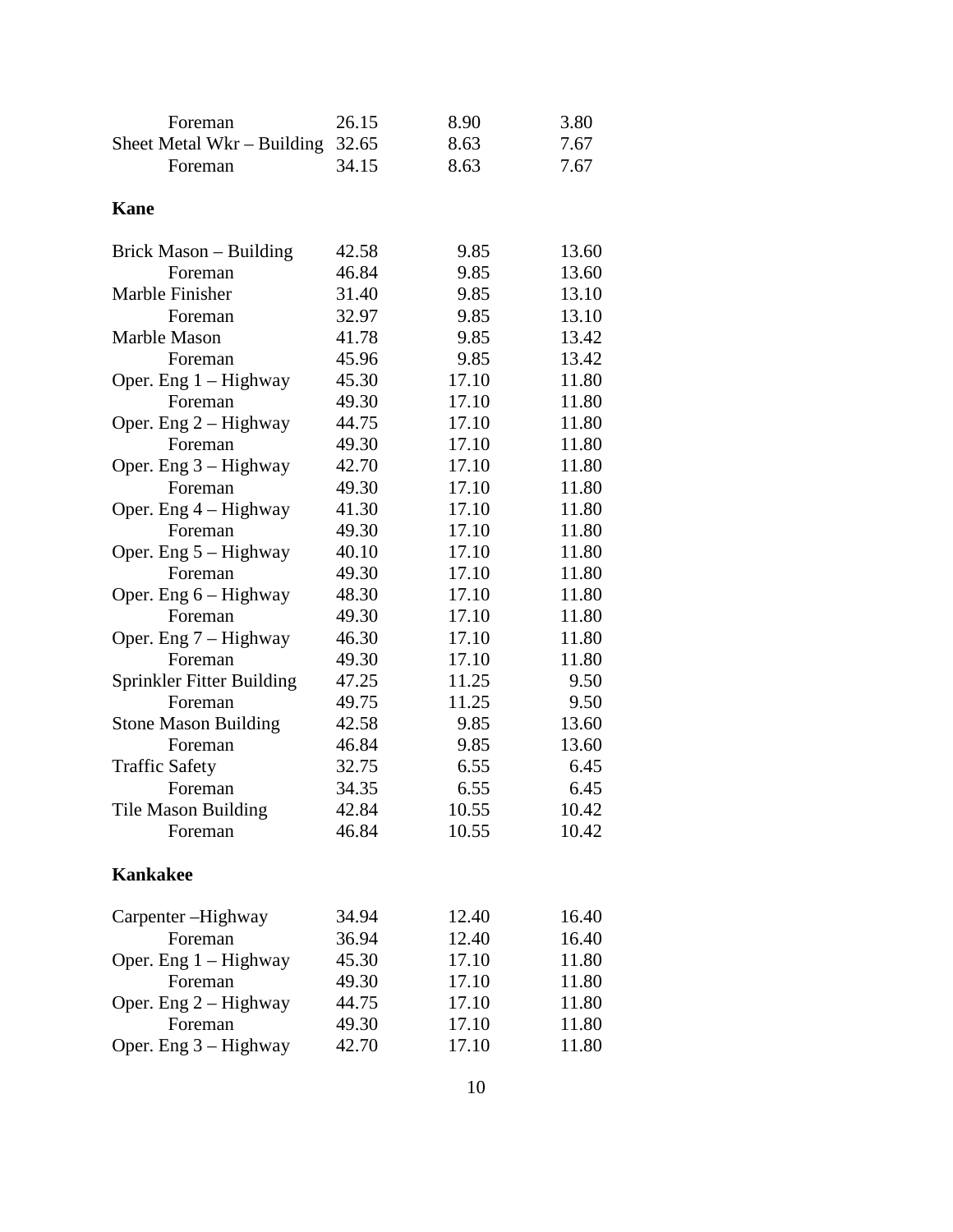| Foreman                 | 49.30 | 17.10 | 11.80 |
|-------------------------|-------|-------|-------|
| Oper. Eng $4$ – Highway | 41.30 | 17.10 | 11.80 |
| Foreman                 | 49.30 | 17.10 | 11.80 |
| Oper. Eng $5 -$ Highway | 40.10 | 17.10 | 11.80 |
| Foreman                 | 49.30 | 17.10 | 11.80 |
| Oper. Eng $6$ – Highway | 48.30 | 17.10 | 11.80 |
| Foreman                 | 49.30 | 17.10 | 11.80 |
| Oper. Eng $7 -$ Highway | 46.30 | 17.10 | 11.80 |
| Foreman                 | 49.30 | 17.10 | 11.80 |

## **Kendall**

| Brick Mason – Building      | 42.58 | 9.85  | 13.60 |
|-----------------------------|-------|-------|-------|
| Foreman                     | 46.84 | 9.85  | 13.60 |
| Marble Finisher             | 31.40 | 9.85  | 13.10 |
| Foreman                     | 32.97 | 9.85  | 13.10 |
| Marble Mason                | 41.78 | 9.85  | 13.42 |
| Foreman                     | 45.96 | 9.85  | 13.42 |
| Oper. Eng 1 - Highway       | 45.30 | 17.10 | 11.80 |
| Foreman                     | 49.30 | 17.10 | 11.80 |
| Oper. Eng $2 -$ Highway     | 44.75 | 17.10 | 11.80 |
| Foreman                     | 49.30 | 17.10 | 11.80 |
| Oper. Eng $3 -$ Highway     | 42.70 | 17.10 | 11.80 |
| Foreman                     | 49.30 | 17.10 | 11.80 |
| Oper. Eng $4$ – Highway     | 41.30 | 17.10 | 11.80 |
| Foreman                     | 49.30 | 17.10 | 11.80 |
| Oper. Eng $5 -$ Highway     | 40.10 | 17.10 | 11.80 |
| Foreman                     | 49.30 | 17.10 | 11.80 |
| Oper. Eng $6$ – Highway     | 48.30 | 17.10 | 11.80 |
| Foreman                     | 49.30 | 17.10 | 11.80 |
| Oper. Eng $7 -$ Highway     | 46.30 | 17.10 | 11.80 |
| Foreman                     | 49.30 | 17.10 | 11.80 |
| <b>Stone Mason Building</b> | 42.58 | 9.85  | 13.60 |
| Foreman                     | 46.84 | 9.85  | 13.60 |
| Tile Mason Building         | 42.84 | 10.55 | 10.42 |
| Foreman                     | 46.84 | 10.55 | 10.42 |
| <b>Knox</b>                 |       |       |       |
| Electrician – Building      | 30.09 | 6.00  | 10.67 |
| Foreman                     | 32.69 | 6.00  | 10.67 |
| Elec SYS TECH Building      | 27.48 | 5.85  | 10.52 |
| Foreman                     | 29.38 | 5.85  | 10.52 |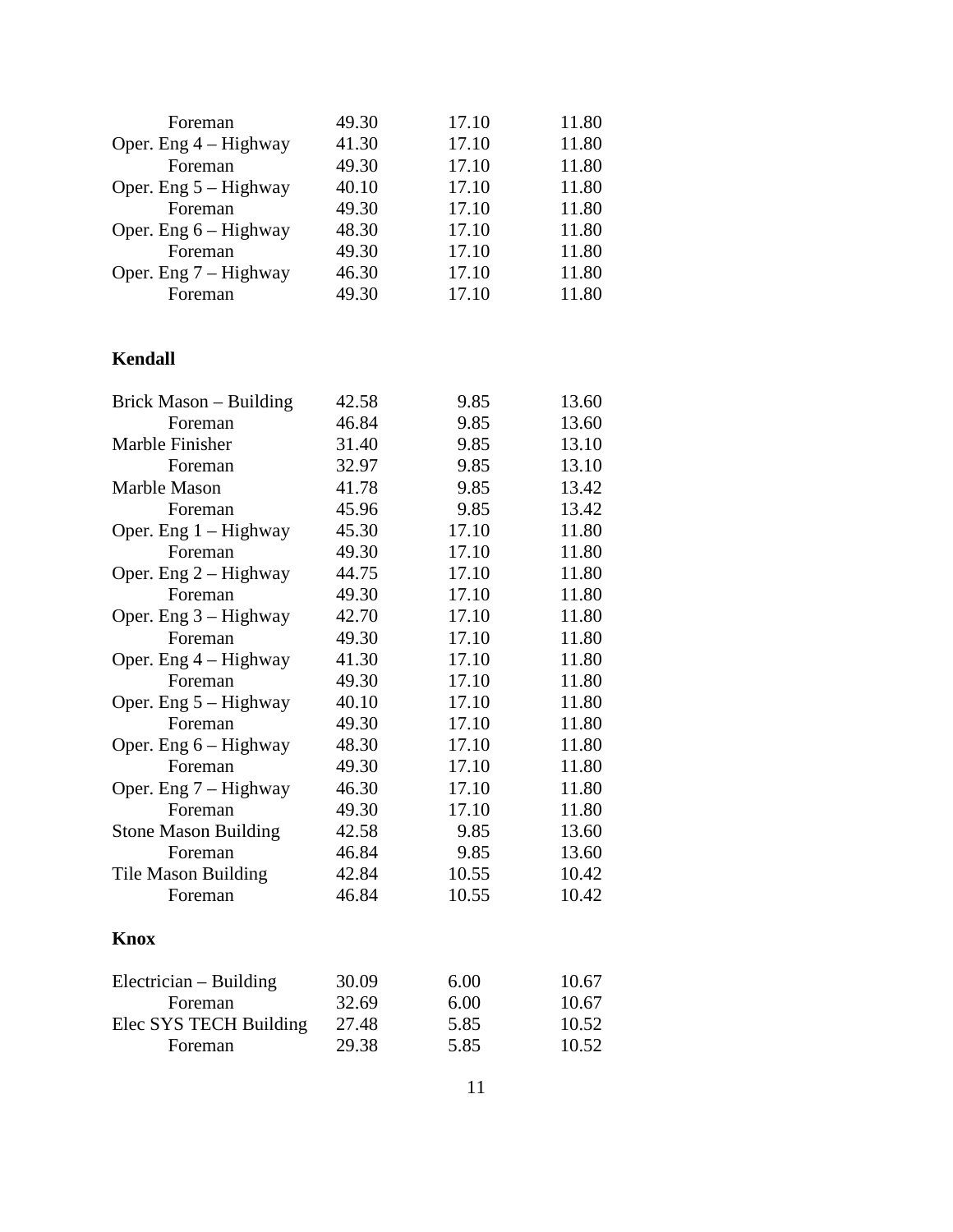## **Lake**

| Brick Mason – Building      | 42.58 | 9.85  | 13.60 |
|-----------------------------|-------|-------|-------|
| Foreman                     | 46.84 | 9.85  | 13.60 |
| Laborer - All               | 38.00 | 13.78 | 10.12 |
| Foreman                     | 38.75 | 13.78 | 10.12 |
| Marble Finisher             | 31.40 | 9.85  | 13.10 |
| Foreman                     | 32.97 | 9.85  | 13.10 |
| Marble Mason                | 41.78 | 9.85  | 13.42 |
| Foreman                     | 45.96 | 9.85  | 13.42 |
| <b>Material Tester 1</b>    | 28.00 | 13.78 | 10.12 |
| <b>Material Tester 2</b>    | 33.00 | 13.78 | 10.12 |
| Oper. Eng $1 -$ Highway     | 45.30 | 17.10 | 11.80 |
| Foreman                     | 49.30 | 17.10 | 11.80 |
| Oper. Eng $2 -$ Highway     | 44.75 | 17.10 | 11.80 |
| Foreman                     | 49.30 | 17.10 | 11.80 |
| Oper. Eng $3 -$ Highway     | 42.70 | 17.10 | 11.80 |
| Foreman                     | 49.30 | 17.10 | 11.80 |
| Oper. Eng $4$ – Highway     | 41.30 | 17.10 | 11.80 |
| Foreman                     | 49.30 | 17.10 | 11.80 |
| Oper. Eng $5 -$ Highway     | 40.10 | 17.10 | 11.80 |
| Foreman                     | 49.30 | 17.10 | 11.80 |
| Oper. Eng $6$ – Highway     | 48.30 | 17.10 | 11.80 |
| Foreman                     | 49.30 | 17.10 | 11.80 |
| Oper. Eng 7 - Highway       | 46.30 | 17.10 | 11.80 |
| Foreman                     | 49.30 | 17.10 | 11.80 |
| Sprinkler Fitter Building   | 47.25 | 11.25 | 9.50  |
| Foreman                     | 49.75 | 11.25 | 9.50  |
| <b>Stone Mason Building</b> | 42.58 | 9.85  | 13.60 |
| Foreman                     | 46.84 | 9.85  | 13.60 |
| Tile Mason Building         | 42.84 | 10.55 | 10.42 |
| Foreman                     | 46.84 | 10.55 | 10.42 |
| <b>Traffic Safety</b>       | 32.75 | 6.55  | 6.45  |
| Foreman                     | 34.35 | 6.55  | 6.45  |

## **LaSalle**

Material Tester 1 and 2 classifications are not in force and effect

### **Lawrence**

| $Pipefitter - Building$ | 34.29 | 6.65 | 8.31 |
|-------------------------|-------|------|------|
| Foreman                 | 36.35 | 6.65 | 8.31 |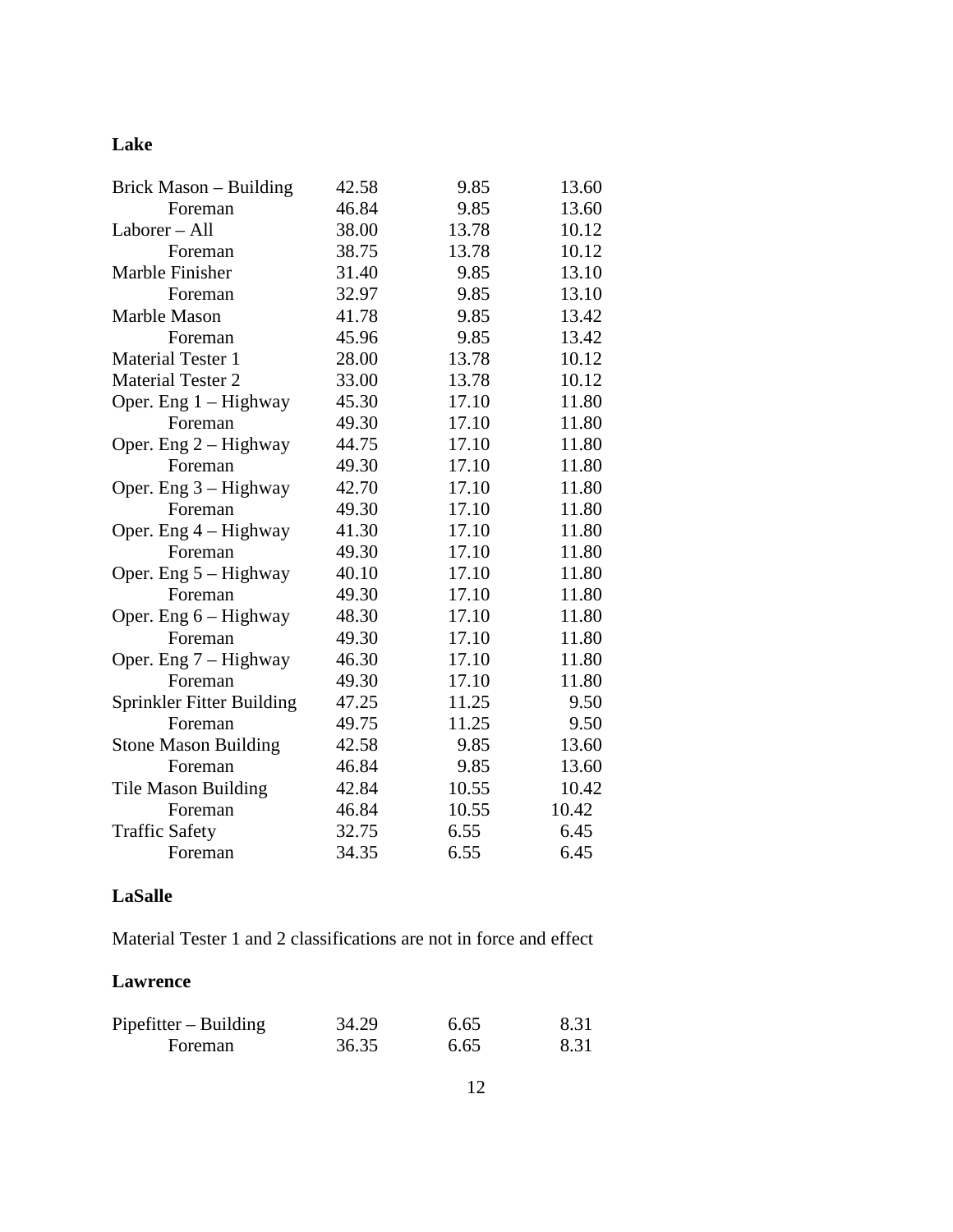| $Plumber - Building$   | 34.29 | 6.65 | 8.31  |
|------------------------|-------|------|-------|
| Foreman                | 36.35 | 6.65 | 8.31  |
| Lee                    |       |      |       |
| Sheet Metal Wkr – BLDG | 37.93 | 6.00 | 16.92 |
| Foreman                | 40.21 | 6.00 | 16.92 |

## **Livingston**

Material Tester 1 and 2 classifications are not in force and effect

| Logan                       |       |      |       |
|-----------------------------|-------|------|-------|
| Pipefitter – Building       | 40.96 | 7.00 | 8.00  |
| Foreman                     | 44.96 | 7.00 | 8.00  |
| Plumber - Building          | 40.96 | 7.00 | 8.00  |
| Foreman                     | 44.96 | 7.00 | 8.00  |
| Macon                       |       |      |       |
| Plumber Building((N)        | 34.52 | 7.00 | 13.31 |
| Foreman                     | 37.63 | 7.00 | 13.31 |
| <b>Macoupin</b>             |       |      |       |
| Pipefitter – Building $(N)$ | 40.96 | 7.00 | 8.00  |
| Foreman                     | 44.96 | 7.00 | 8/00  |
| Plumber – Building $(N)$    | 40.96 | 7.00 | 8.00  |
| Foreman                     | 44.96 | 7.00 | 8.00  |
| Sheet Metal Wkr – Building  | 32.65 | 8.63 | 7.67  |
| Foreman                     | 34.15 | 8.63 | 7.67  |
| <b>Madison</b>              |       |      |       |
| Plumber – Building $(S)$    | 37.75 | 6.75 | 6.85  |
| Foreman                     | 40.25 | 6,75 | 6.85  |
| Sheet Metal Wkr - Building  | 32.65 | 8.63 | 7.67  |
| Foreman                     | 34.15 | 8.63 | 7.67  |

### **Macon**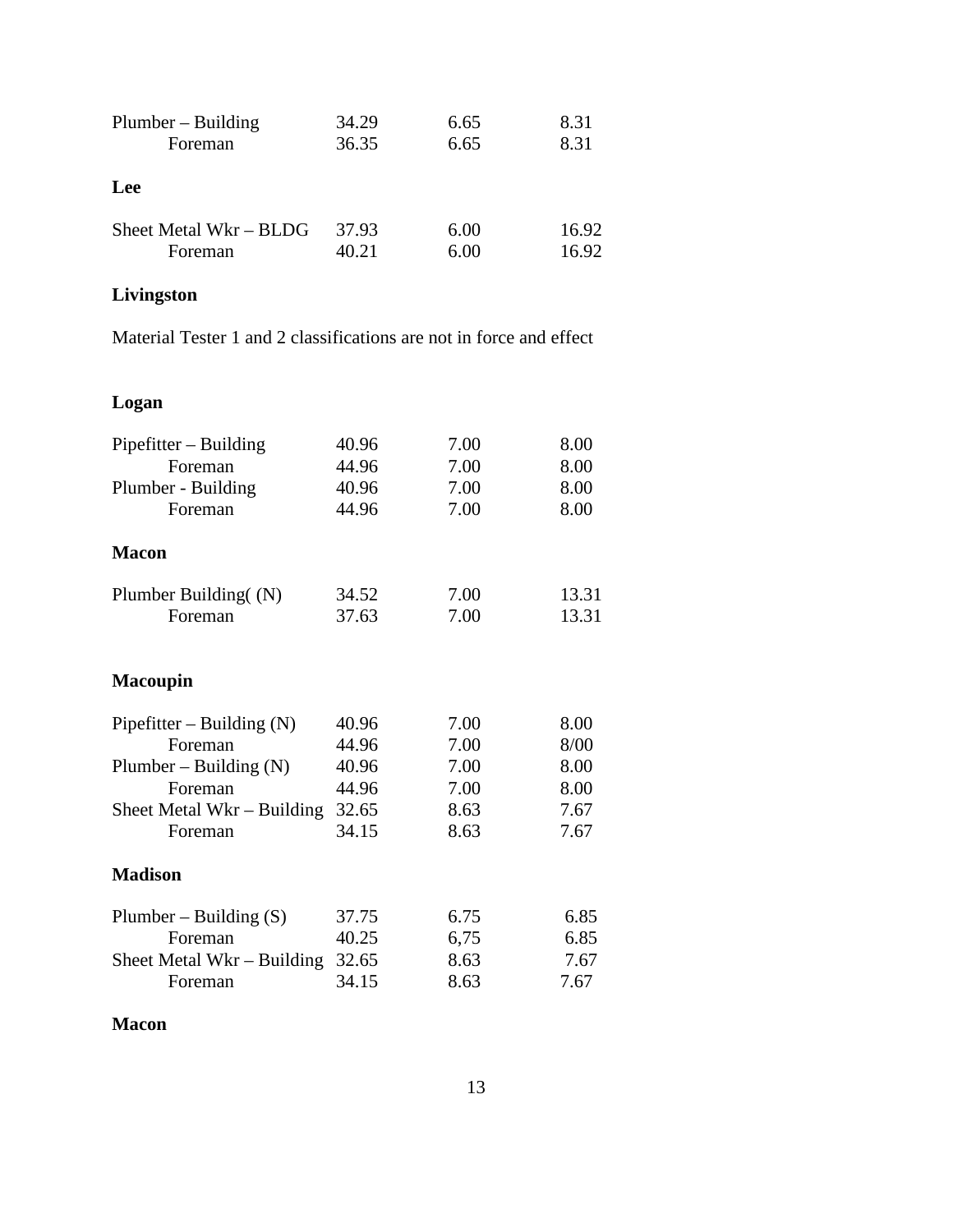| $Pipefitter - Building$      | 36.71 | 7.00 | 7.76  |
|------------------------------|-------|------|-------|
| Foreman                      | 39.71 | 7.00 | 7.76  |
| Plumber - Building           | 36.71 | 7.00 | 7.76  |
| Foreman                      | 39.71 | 7.00 | 7.76  |
| <b>Marion</b>                |       |      |       |
| Roofer-Building              | 25.15 | 8.90 | 3.80  |
| Foreman                      | 26.15 | 8.90 | 3.80  |
| Sheet Metal Wkr – Building   | 32.65 | 8.63 | 7.67  |
| Foreman                      | 34.15 | 8.63 | 7.67  |
| <b>Marshal</b>               |       |      |       |
| Elec SYS TECH Building       | 27.48 | 5.85 | 10.52 |
| Foreman                      | 29.38 | 5.85 | 10.52 |
| Plumber Building (S)         | 34.52 | 7.00 | 13.31 |
| Foreman                      | 37.63 | 7.00 | 13.31 |
| <b>Massac</b>                |       |      |       |
| Sheet Metal $Wkr - Building$ | 32.65 | 8.63 | 7.67  |
| Foreman                      | 34.15 | 8.63 | 7.67  |
| <b>Mason</b>                 |       |      |       |
| Asbestos ABT-Gen             | 25.50 | 8.25 | 11.38 |
| Foreman                      | 26.25 | 8.25 | 11.38 |
| Elec SYS TECH Building       | 27.48 | 5.85 | 10.52 |
| Foreman                      | 29.48 | 5.85 | 10.52 |
| <b>Laborer Building</b>      | 24.00 | 8.25 | 11.38 |
| Foreman                      | 24.75 | 8.25 | 11.38 |
| Laborer Highway              | 25.57 | 8.25 | 12.00 |
| Foreman                      | 26.57 | 8.25 | 12.00 |
| Pipefitter – Building $(S)$  | 40.96 | 7.00 | 8.00  |
| Foreman                      | 44.96 | 7.00 | 8.00  |
| Plumber – Building $(S)$     | 40.96 | 7.00 | 8.00  |
| Foreman                      | 44.96 | 7.00 | 8.00  |
| <b>McDonough</b>             |       |      |       |
| Asbestos ABT-Gen             | 27.54 | 8.25 | 11.70 |
| Foreman                      | 28.29 | 8.25 | 11.70 |
| Electrician – Building $(N)$ | 30.09 | 6.00 | 10.67 |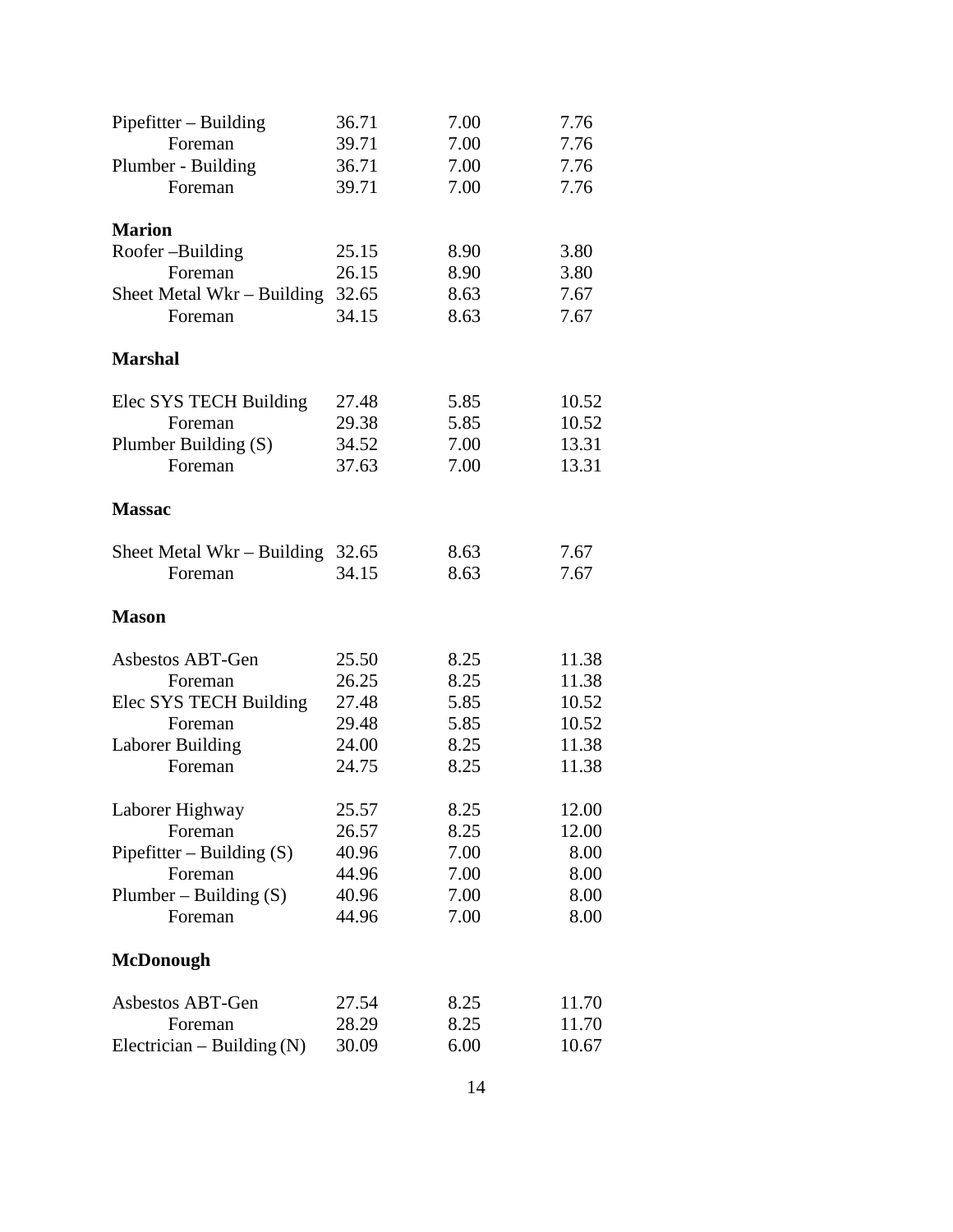| Foreman                    | 32.69 | 6.00  | 10.67 |
|----------------------------|-------|-------|-------|
| Electrician $(S)$          | 28.86 | 5.60  | 9.08  |
| Foreman                    | 31.36 | 5.60  | 9.08  |
| Elec SYS TECH Building     | 27.48 | 5.85  | 10.52 |
| Foreman                    | 29.38 | 5.85  | 10.52 |
| Laborer Building           | 26.04 | 8.25  | 11.70 |
| Foreman                    | 26.79 | 8.25  | 11.70 |
| Laborer Highway            | 25.67 | 8.25  | 12.50 |
| Foreman                    | 26.67 | 8.25  | 12.50 |
| <b>Plumber Building</b>    | 34.52 | 7.00  | 13.31 |
| Foreman                    | 37.63 | 7.00  | 13.31 |
| <b>McHenry</b>             |       |       |       |
| Brick Mason – Building     | 42.58 | 9.85  | 13.60 |
| Foreman                    | 46.84 | 9.85  | 13.60 |
| Marble Finisher            | 31.40 | 9.85  | 13.10 |
| Foreman                    | 32.97 | 9.85  | 13.10 |
| Marble Mason               | 41.78 | 9.85  | 13.42 |
| Foreman                    | 45.96 | 9.85  | 13.42 |
| Oper. Eng 1 - Highway      | 45.30 | 17.10 | 11.80 |
| Foreman                    | 49.30 | 17.10 | 11.80 |
| Oper. Eng 2 - Highway      | 44.75 | 17.10 | 11.80 |
| Foreman                    | 49.30 | 17.10 | 11.80 |
| Oper. Eng 3 - Highway      | 42.70 | 17.10 | 11.80 |
| Foreman                    | 49.30 | 17.10 | 11.80 |
| Oper. Eng 4 - Highway      | 41.30 | 17.10 | 11.80 |
| Foreman                    | 49.30 | 17.10 | 11.80 |
| Oper. Eng 5 - Highway      | 40.10 | 17.10 | 11.80 |
| Foreman                    | 49.30 | 17.10 | 11.80 |
| Oper. Eng 6 - Highway      | 48.30 | 17.10 | 11.80 |
| Foreman                    | 49.30 | 17.10 | 11.80 |
| Oper. Eng 7 - Highway      | 46.30 | 17.10 | 11.80 |
| Foreman                    | 49.30 | 17.10 | 11.80 |
| Sprinkler Fitter Building  | 47.25 | 11.25 | 9.50  |
| Foreman                    | 49.75 | 11.25 | 9.50  |
| <b>Stone Mason</b>         | 42.58 | 9.85  | 13.60 |
| Foreman                    | 46.84 | 9.85  | 13.60 |
| <b>Tile Mason Building</b> | 42.84 | 10.55 | 10.42 |
| Foreman                    | 46.84 | 10.55 | 10.42 |
| <b>Traffic Safety</b>      | 32.75 | 6.55  | 6.45  |
| Foreman                    | 34.35 | 6.55  | 6.45  |

**Menard**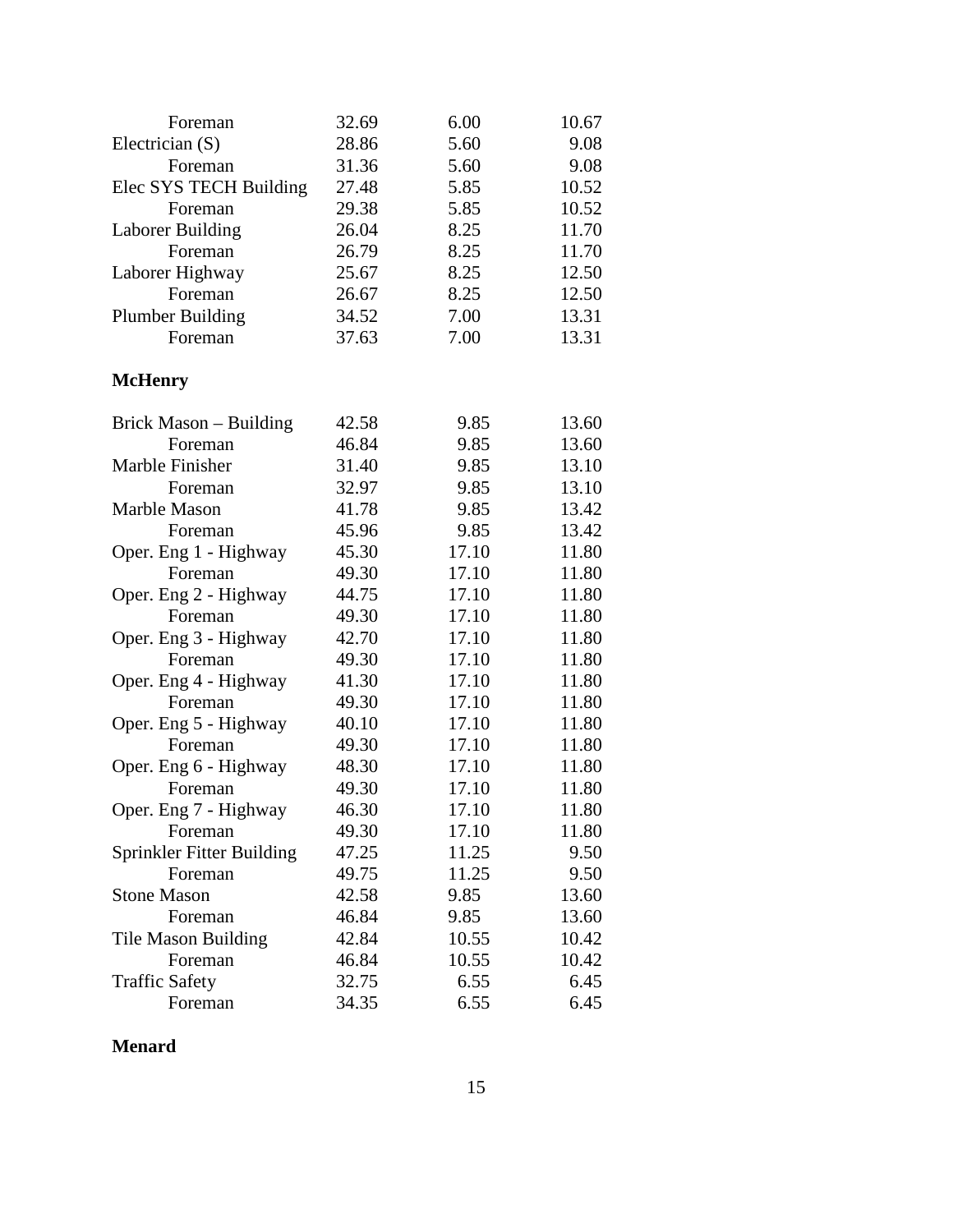| $Pipefitter - Building$       | 40.96 | 7.00 | 8.00  |
|-------------------------------|-------|------|-------|
| Foreman                       | 44.96 | 7.00 | 8/00  |
| Plumber - Building            | 40.96 | 7.00 | 8.00  |
| Foreman                       | 44.96 | 7.00 | 8.00  |
| <b>Mercer</b>                 |       |      |       |
| Electrician – Building $(SE)$ | 30.09 | 6.00 | 10.67 |
| Foreman                       | 32.69 | 6.00 | 10.67 |
| Elec SYS TECH Building        | 27.48 | 5.85 | 10.52 |
| Foreman                       | 29.38 | 5.85 | 10.52 |
|                               |       |      |       |

Material Tester 1 and 2 classifications are not in force and effect

### **Monroe**

| Plumber - Building                 | 37.75 | 6.75 | 6.85 |
|------------------------------------|-------|------|------|
| Foreman                            | 40.25 | 6,75 | 6.85 |
| Sheet Metal Wkr – Building $32.65$ |       | 8.63 | 7.67 |
| Foreman                            | 34.15 | 8.63 | 7.67 |
| <b>Montgomery</b>                  |       |      |      |
| Pipefitter – Building (NE)         | 40.96 | 7.00 | 8.00 |
| Foreman                            | 44.96 | 7.00 | 8.00 |
| $Plumber - Building (NE)$          | 40.96 | 7.00 | 8.00 |
| Foreman                            | 44.96 | 7.00 | 8.00 |
| Sheet Metal Wkr – Building         | 32.65 | 8.63 | 7.67 |
| Foreman                            | 34.15 | 8.63 | 7.67 |
| Morgan                             |       |      |      |
| $Pipefitter - Building$            | 40.96 | 7.00 | 8.00 |
| Foreman                            | 44.96 | 7.00 | 8.00 |
| Plumber - Building                 | 40.96 | 7.00 | 8.00 |
| Foreman                            | 44.96 | 7.00 | 8.00 |
|                                    |       |      |      |
| <b>Moultrie</b>                    |       |      |      |
| $Pipefitter - Building$            | 36.71 | 7.00 | 7.76 |
| Foreman                            | 39.71 | 7.00 | 7.76 |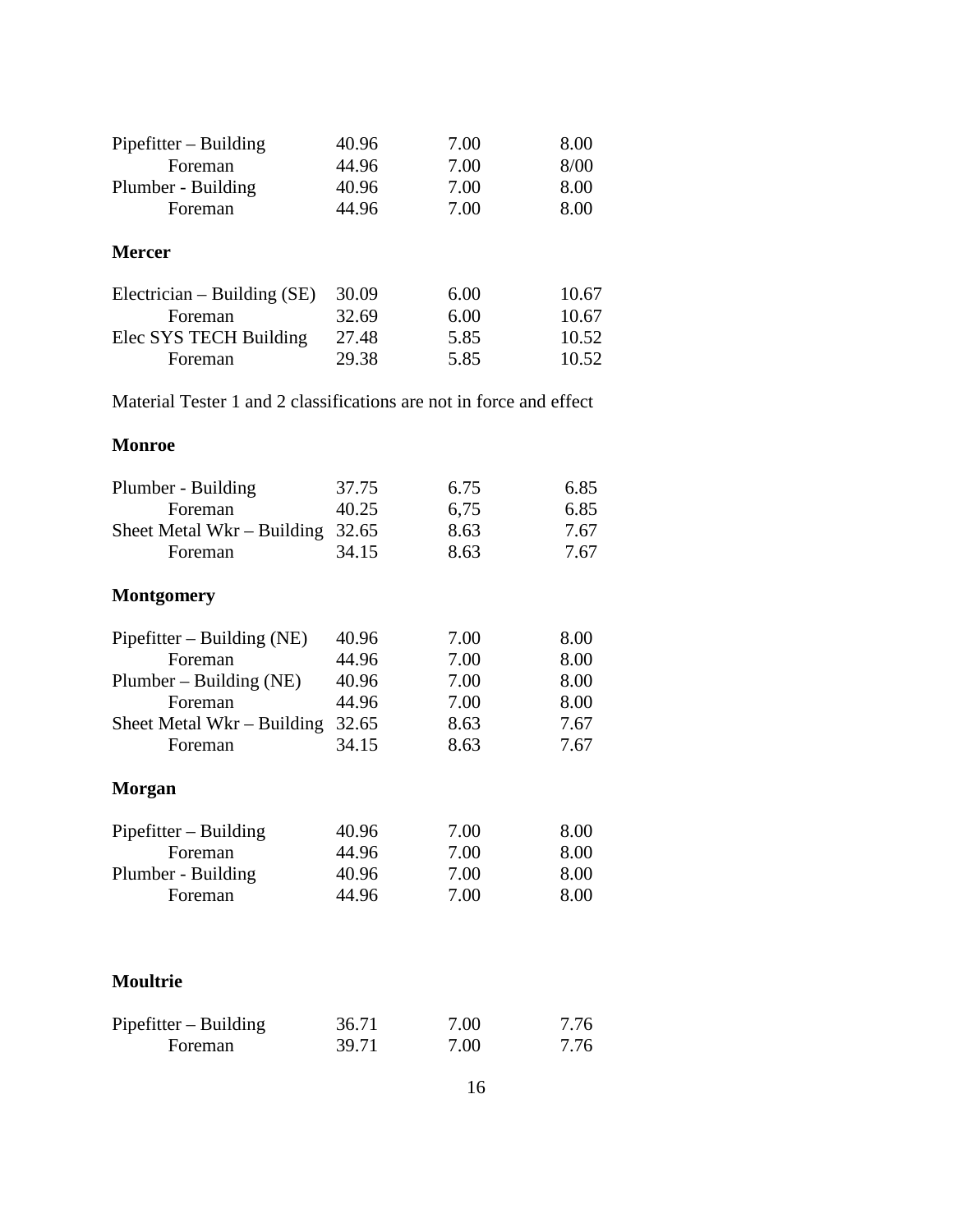| Plumber - Building          | 36.71 | 7.00 | 7.76  |
|-----------------------------|-------|------|-------|
| Foreman                     | 39.71 | 7.00 | 7.76  |
| Ogle                        |       |      |       |
| $Pipefitter - Building$     | 43.10 | 8.22 | 11.29 |
| Foreman                     | 46.12 | 8.22 | 11.29 |
| Plumber                     | 43.10 | 8.22 | 11.29 |
| Foreman                     | 46.12 | 8.22 | 11.29 |
| Sheet Metal Wkr - BLDG      | 37.93 | 6.00 | 16.92 |
| Foreman                     | 40.21 | 6.00 | 16.92 |
| Peoria                      |       |      |       |
| Elec SYS TECH Building      | 27.48 | 5.85 | 10.52 |
| Foreman                     | 29.38 | 5.85 | 10.52 |
| Plumber Building            | 34.52 | 7.00 | 13.31 |
| Foreman                     | 37.63 | 7.00 | 13.31 |
| <b>Perry</b>                |       |      |       |
| Roofer-Building             | 25.15 | 8.90 | 3.80  |
| Foreman                     | 26.15 | 8.90 | 3.80  |
| Sheet Metal Wkr – Building  | 32.65 | 8.63 | 7.67  |
| Foreman                     | 34.15 | 8.63 | 7.67  |
| <b>Piatt</b>                |       |      |       |
| Pipefitter – Building $(E)$ | 39.40 | 7.00 | 11.45 |
| Foreman                     | 41.90 | 7.00 | 11.45 |
| Plumber – Building $(E)$    | 39.40 | 7.00 | 11.45 |
| Foreman                     | 41.90 | 7.00 | 11.45 |
| Pipefitter – Building $(W)$ | 36.71 | 7.00 | 7.76  |
| Foreman                     | 39.71 | 7.00 | 7.76  |
| Plumber – Building $(W)$    | 36.71 | 7.00 | 7.76  |
| Foreman                     | 39.71 | 7.00 | 7.76  |
| <b>Pike</b>                 |       |      |       |
| Asbestos ABT-Gen            | 25.50 | 8.25 | 11.38 |
| Foreman                     | 26.25 | 8.25 | 11.38 |
| Electrician                 | 28.86 | 5.60 | 9.08  |
| Foreman                     | 31.36 | 5.60 | 9.08  |
| Elec SYS TECH Building      | 27.48 | 5.85 | 10.52 |
| Foreman                     | 29.38 | 5.85 | 10.52 |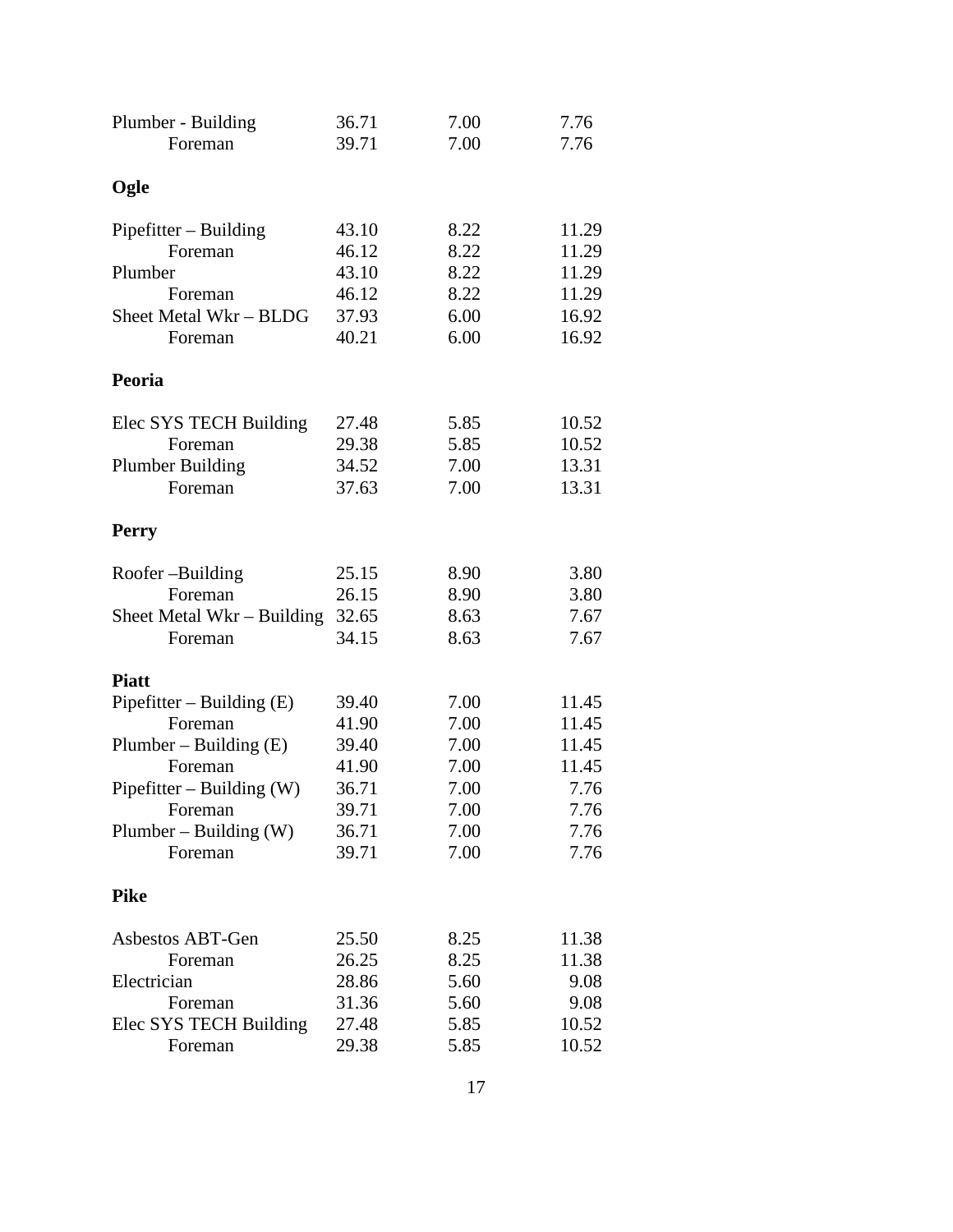| 24.00                                 | 8.25 | 11.38 |
|---------------------------------------|------|-------|
| 24.75                                 | 8.25 | 11.38 |
| 25.57                                 | 8.25 | 12.00 |
| 26.57                                 | 8.25 | 12.00 |
| 40.96                                 | 7.00 | 8.00  |
| 44.96                                 | 7.00 | 8.00  |
| 40.96                                 | 7.00 | 8.00  |
| 44.96                                 | 7.00 | 8.00  |
|                                       |      |       |
| 25.15                                 | 8.90 | 3.80  |
| 26.15                                 | 8.90 | 3.80  |
| 32.65<br>Sheet Metal Wkr $-$ Building | 8.63 | 7.67  |
| 34.15                                 | 8.63 | 7.67  |
|                                       |      |       |
| 25.15                                 | 8.90 | 3.80  |
| 26.15                                 | 8.90 | 3.80  |
| 32.65<br>Sheet Metal Wkr – Building   | 8.63 | 7.67  |
| 34.15                                 | 8.63 | 7.67  |
|                                       |      |       |

### **Putnam**

Material Tester 1 and 2 classifications are not in force and effect

## **Randolph**

| Plumber – Building $(W)$     | 37.75 | 6.75 | 6.85 |
|------------------------------|-------|------|------|
| Foreman                      | 40.25 | 6,75 | 6.85 |
| Sheet Metal Wkr $-$ Building | 32.65 | 8.63 | 7.67 |
| Foreman                      | 34.15 | 8.63 | 7.67 |
| <b>Richland</b>              |       |      |      |
| $Pipefitter - Building$      | 36.52 | 6.65 | 6.63 |
| Foreman                      | 39.26 | 6.65 | 6.63 |
| Plumber - Building           | 36.52 | 6.65 | 6.63 |
| Foreman                      | 39.26 | 6.65 | 6.63 |
| Sheet Metal Wkr $-$ Building | 32.65 | 8.63 | 7.67 |
| Foreman                      | 34.15 | 8.63 | 7.67 |

#### **Rock Island**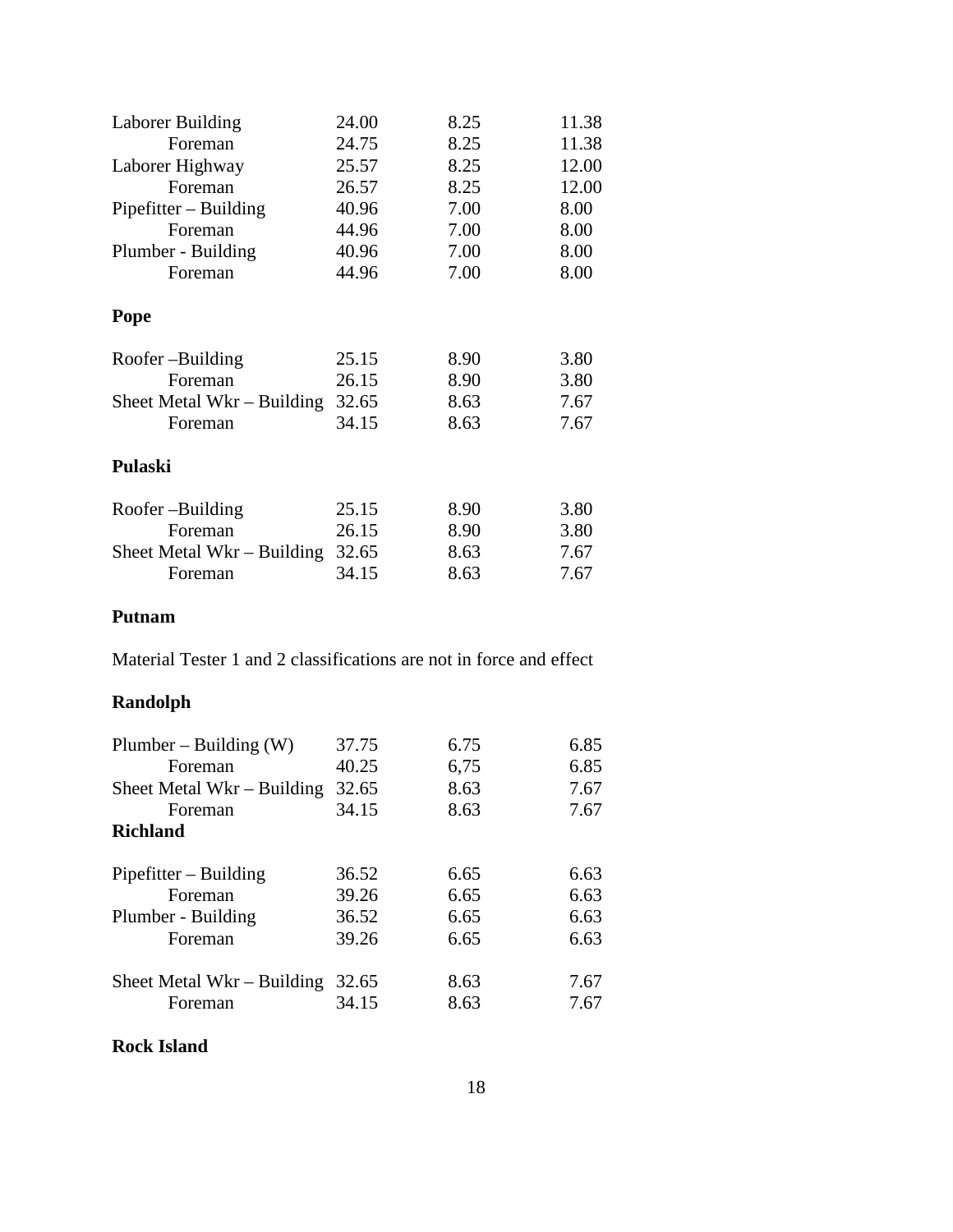Material Tester 1 and 2 classifications are not in force and effect

| 25.15 | 8.90                                                                                                                       | 3.80                                                                                                         |
|-------|----------------------------------------------------------------------------------------------------------------------------|--------------------------------------------------------------------------------------------------------------|
| 26.15 | 8.90                                                                                                                       | 3.80                                                                                                         |
|       | 8.63                                                                                                                       | 7.67                                                                                                         |
|       |                                                                                                                            | 7.67                                                                                                         |
|       |                                                                                                                            |                                                                                                              |
|       |                                                                                                                            |                                                                                                              |
| 40.96 | 7.00                                                                                                                       | 8.00                                                                                                         |
| 44.96 | 7.00                                                                                                                       | 8/00                                                                                                         |
| 40.96 | 7.00                                                                                                                       | 8.00                                                                                                         |
| 44.96 | 7.00                                                                                                                       | 8.00                                                                                                         |
|       |                                                                                                                            |                                                                                                              |
|       |                                                                                                                            |                                                                                                              |
|       |                                                                                                                            | 11.38                                                                                                        |
|       |                                                                                                                            | 11.38                                                                                                        |
|       |                                                                                                                            | 9.08                                                                                                         |
|       |                                                                                                                            | 9.08                                                                                                         |
|       |                                                                                                                            | 10.52                                                                                                        |
|       |                                                                                                                            | 10.52                                                                                                        |
|       |                                                                                                                            | 11.38                                                                                                        |
| 24.75 |                                                                                                                            | 11.38                                                                                                        |
|       |                                                                                                                            | 12.00                                                                                                        |
|       |                                                                                                                            | 12.00                                                                                                        |
|       |                                                                                                                            | 13.31                                                                                                        |
| 37.63 | 7.00                                                                                                                       | 13.31                                                                                                        |
|       |                                                                                                                            |                                                                                                              |
|       |                                                                                                                            |                                                                                                              |
| 40.96 | 7.00                                                                                                                       | 8.00                                                                                                         |
| 44.96 | 7.00                                                                                                                       | 8.00                                                                                                         |
| 40.96 | 7.00                                                                                                                       | 8.00                                                                                                         |
| 44.96 | 7.00                                                                                                                       | 8.00                                                                                                         |
|       |                                                                                                                            |                                                                                                              |
|       |                                                                                                                            | 7.76                                                                                                         |
|       |                                                                                                                            | 7.76                                                                                                         |
| 36.71 | 7.00                                                                                                                       | 7.76                                                                                                         |
|       | 32.65<br>34.15<br>25.50<br>26.25<br>28.86<br>31.36<br>27.48<br>29.38<br>24.00<br>25.57<br>26.57<br>34.52<br>36.71<br>39.71 | 8.63<br>8.25<br>8.25<br>5.60<br>5.60<br>5.85<br>5.85<br>8.25<br>8.25<br>8.25<br>8.25<br>7.00<br>7.00<br>7.00 |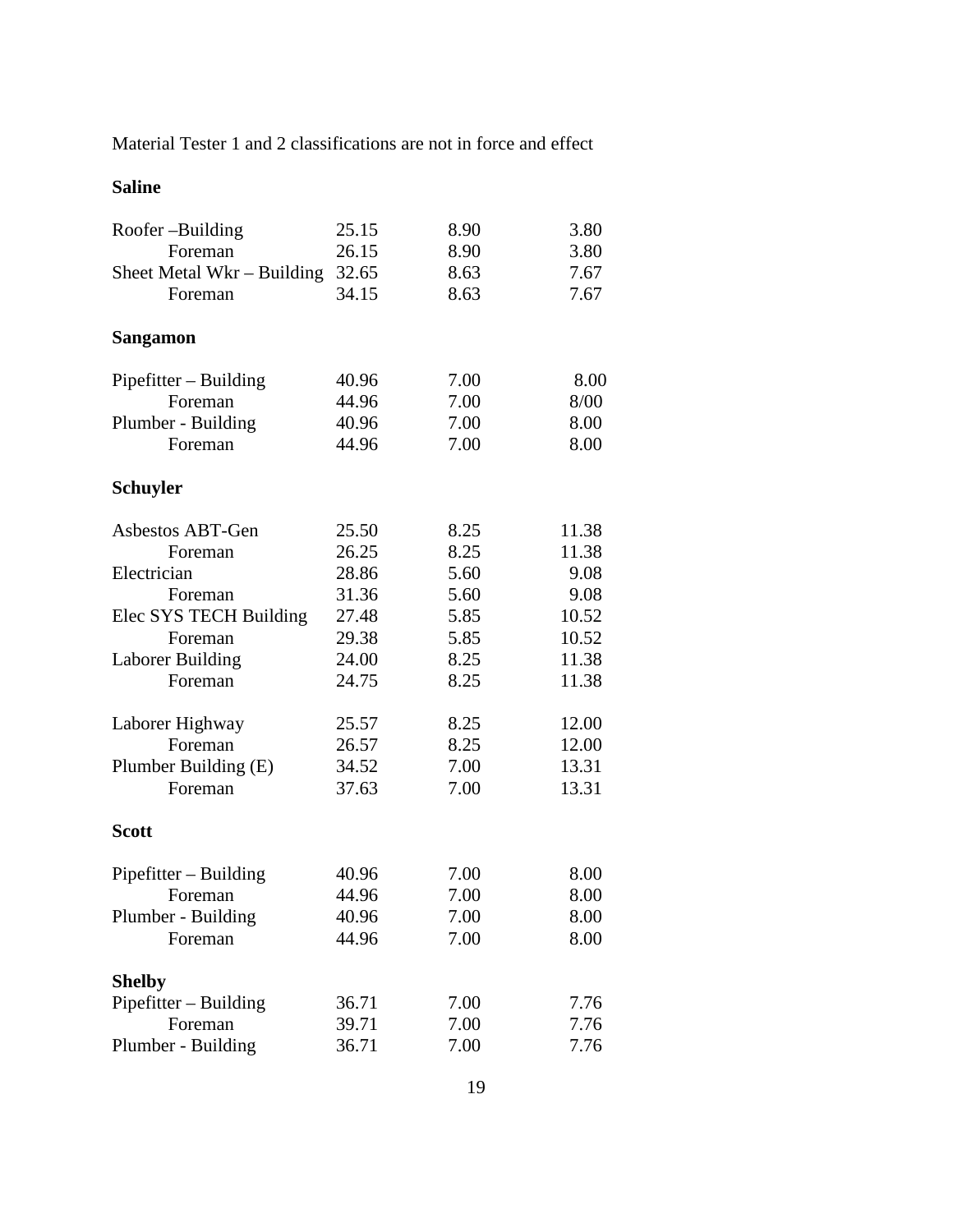| Foreman                                                             | 39.71 | 7.00 | 7.76  |
|---------------------------------------------------------------------|-------|------|-------|
| <b>St. Clair</b>                                                    |       |      |       |
| Plumber - Building                                                  | 37.75 | 6.75 | 6.85  |
| Foreman                                                             | 40.25 | 6.75 | 6.85  |
| Sheet Metal Wkr – Building $32.65$                                  |       | 8.63 | 7.67  |
| Foreman                                                             | 34.15 | 8.63 | 7.67  |
| <b>Stark</b>                                                        |       |      |       |
| Elec SYS TECH Building (S)27.48                                     |       | 5.85 | 10.52 |
| Foreman                                                             | 29.38 | 5.85 | 10.52 |
| <b>Plumber Building</b>                                             | 34.52 | 7.00 | 13.31 |
| Foreman                                                             | 37.63 | 7.00 | 13.31 |
| <b>Stephenson</b>                                                   |       |      |       |
| $Pipefitter - Building$                                             | 43.10 | 8.22 | 11.29 |
| Foreman                                                             | 46.12 | 8.22 | 11.29 |
| Plumber                                                             | 43.10 | 8.22 | 11.29 |
| Foreman                                                             | 46.12 | 8.22 | 11.29 |
| Sheet Metal Wkr – BLDG                                              | 37.93 | 6.00 | 16.92 |
| Foreman                                                             | 40.21 | 6.00 | 16.92 |
| Material Tester 1 and 2 classifications are not in force and effect |       |      |       |
| <b>Tazewll</b>                                                      |       |      |       |
| Elec SYS TECH Building (S) 27.48                                    |       | 5.85 | 10.52 |
| Foreman                                                             | 29.38 | 5.85 | 10.52 |
| <b>Plumber Building</b>                                             | 34.52 | 7.00 | 13.31 |
| Foreman                                                             | 37.63 | 7.00 | 13.31 |
| <b>Union</b>                                                        |       |      |       |
| Roofer-Building                                                     | 25.15 | 8.90 | 3.80  |
| Foreman                                                             | 26.15 | 8.90 | 3.80  |
| Sheet Metal Wkr – Building                                          | 32.65 | 8.63 | 7.67  |

Foreman 34.15 8.63 7.67

Material Tester 1 and 2 classifications are eliminated

## **Vermillion**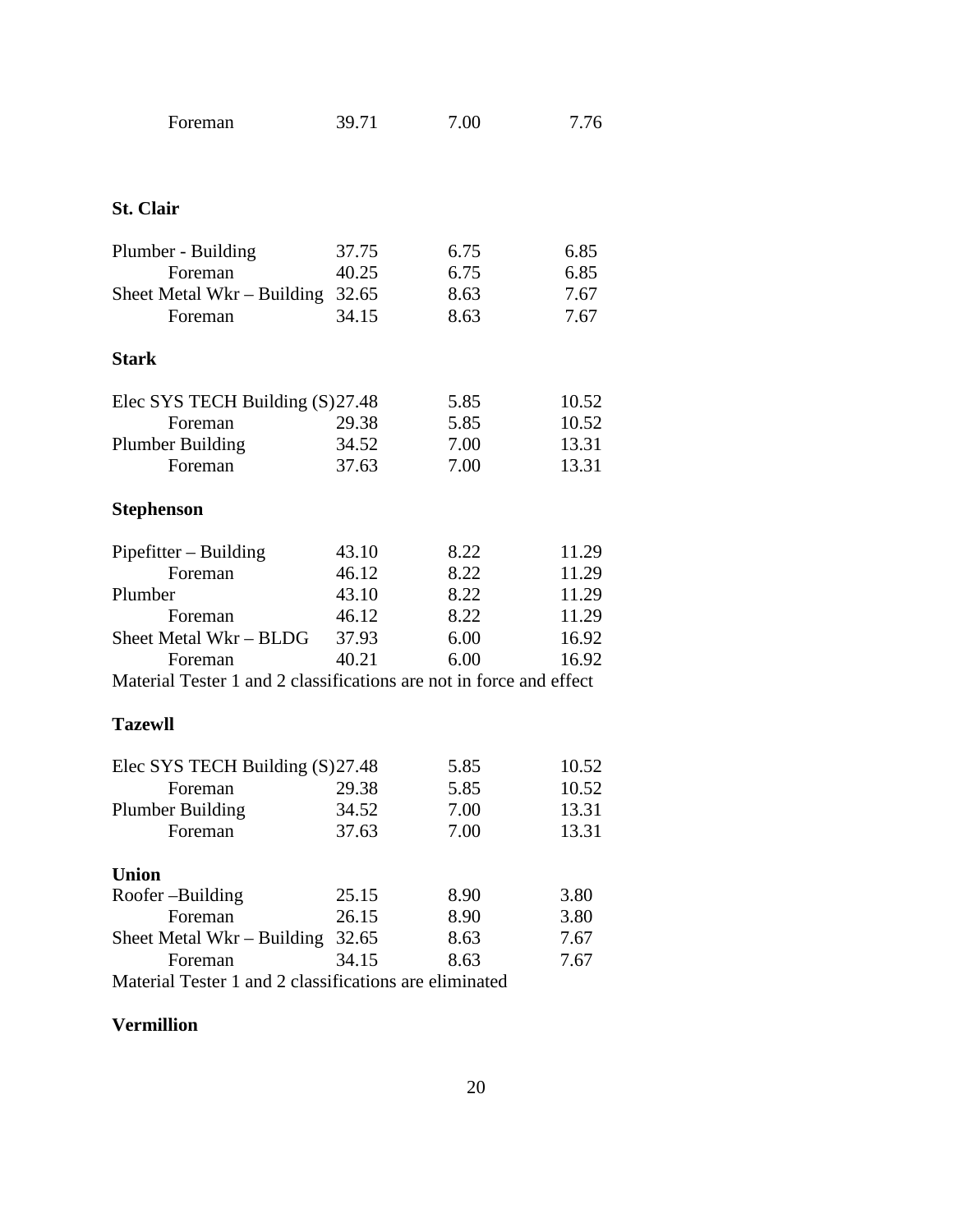|                                                                                        |                                           |                              | 6.63  |
|----------------------------------------------------------------------------------------|-------------------------------------------|------------------------------|-------|
| Foreman                                                                                | 39.26                                     | 6.65                         | 6.63  |
| Plumber - Building                                                                     | 36.52                                     | 6.65                         | 6.63  |
| Foreman                                                                                | 39.26                                     | 6.65                         | 6.63  |
| Wabash                                                                                 |                                           |                              |       |
| $Pipefitter - Building$                                                                | 34.29                                     | 6.65                         | 8.31  |
| Foreman                                                                                | 36.35                                     | 6.65                         | 8.31  |
| Plumber - Building                                                                     | 34.29                                     | 6.65                         | 8.31  |
| Foreman                                                                                | 36.35                                     | 6.65                         | 8.31  |
| Sheet Metal Wkr $-$ Building                                                           | 32.65                                     | 8.63                         | 7.67  |
| Foreman                                                                                | 34.15                                     | 8.63                         | 7.67  |
| <b>Warren</b>                                                                          |                                           |                              |       |
| Electrician – Building                                                                 | 30.09                                     | 6.00                         | 10.67 |
| Foreman                                                                                | 32.69                                     | 6.00                         | 10.67 |
| Elec SYS TECH Building (S) 27.48                                                       |                                           | 5.85                         | 10.52 |
| Foreman                                                                                | 29.38                                     | 5.85                         | 10.52 |
| Washington                                                                             |                                           |                              |       |
|                                                                                        |                                           |                              | 7.67  |
| Foreman                                                                                | 34.15                                     | 8.63                         | 7.67  |
| <b>Wayne</b>                                                                           |                                           |                              |       |
|                                                                                        |                                           |                              | 3.80  |
|                                                                                        |                                           |                              | 3.80  |
|                                                                                        |                                           |                              | 7.67  |
| Foreman                                                                                | 34.15                                     | 8.63                         | 7.67  |
| White                                                                                  |                                           |                              |       |
| Pipefitter - Building                                                                  | 34.29                                     | 6.65                         | 8.31  |
| Foreman                                                                                | 36.35                                     | 6.65                         | 8.31  |
| Plumber - Building                                                                     | 34.29                                     | 6.65                         | 8.31  |
| Foreman                                                                                | 36.35                                     | 6.65                         | 8.31  |
| Sheet Metal Wkr – Building                                                             |                                           | 8.63                         | 7.67  |
| Foreman                                                                                | 34.15                                     | 8.63                         | 7.67  |
| Whiteside                                                                              |                                           |                              |       |
| Sheet Metal Wkr - BLDG                                                                 | 37.93                                     | 6.00                         | 16.92 |
| Sheet Metal Wkr - Building<br>Roofer-Building<br>Foreman<br>Sheet Metal Wkr – Building | 32.65<br>25.15<br>26.15<br>32.65<br>32.65 | 8.63<br>8.90<br>8.90<br>8.63 |       |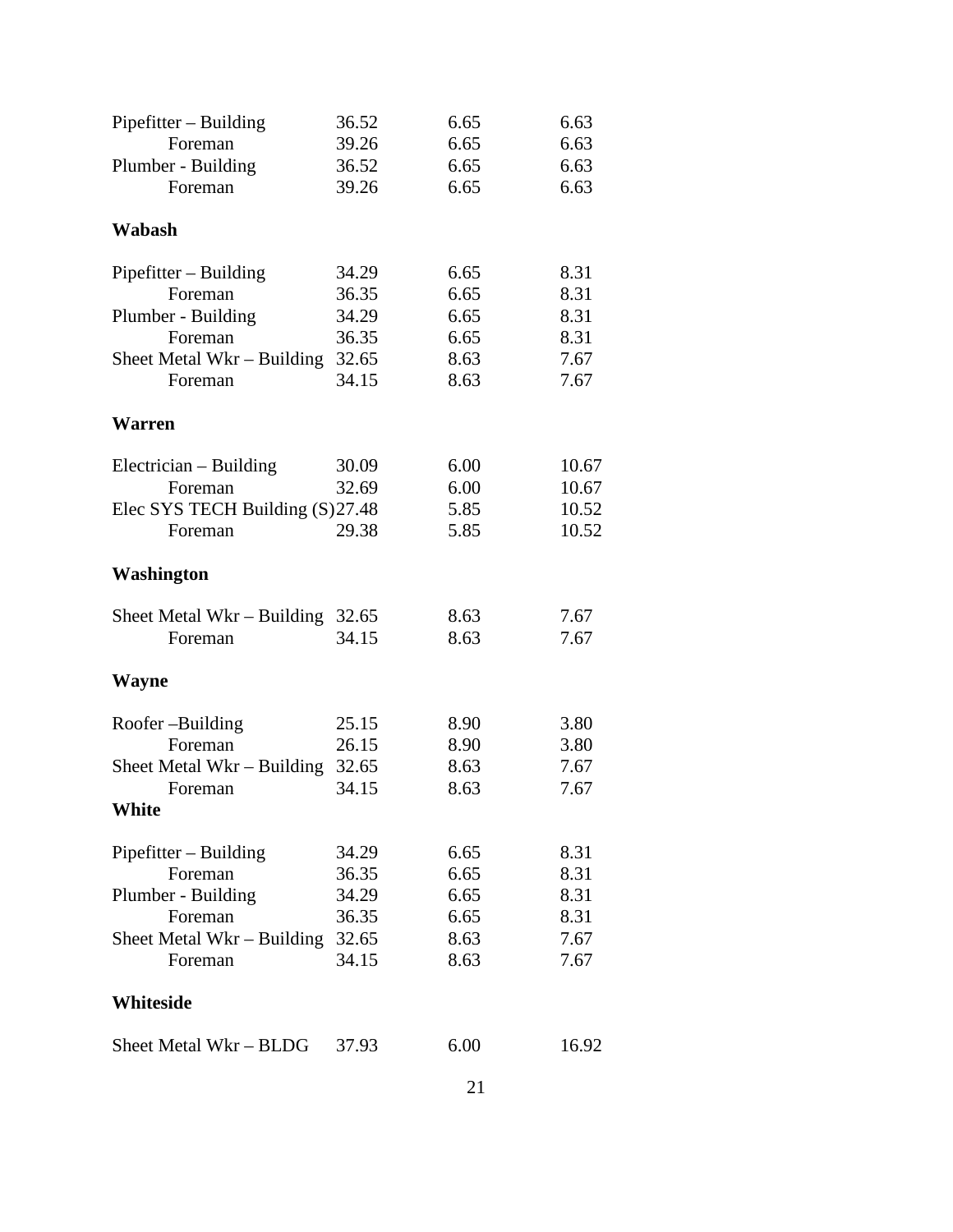| Foreman                                                             | 40.21 | 6.00 | 16.92 |
|---------------------------------------------------------------------|-------|------|-------|
| Material Tester 1 and 2 classifications are not in force and effect |       |      |       |

## **Will**

| Brick Mason – Building     | 42.58 | 9.85  | 13.60 |
|----------------------------|-------|-------|-------|
| Foreman                    | 46.84 | 9.85  | 13.60 |
| Laborer - All              | 38.00 | 13.78 | 10.12 |
| Foreman                    | 38.75 | 13.78 | 10.12 |
| Marble Finisher            | 31.40 | 9.85  | 13.10 |
| Foreman                    | 32.97 | 9.85  | 13.10 |
| Marble Mason               | 41.78 | 9.85  | 13.42 |
| Foreman                    | 45.96 | 9.85  | 13.42 |
| <b>Material Tester 1</b>   | 28.00 | 13.78 | 10.12 |
| <b>Material Tester 2</b>   | 33.00 | 13.78 | 10.12 |
| Oper. Eng 1 - Highway      | 45.30 | 17.10 | 11.80 |
| Foreman                    | 49.30 | 17.10 | 11.80 |
| Oper. Eng 2 - Highway      | 44.75 | 17.10 | 11.80 |
| Foreman                    | 49.30 | 17.10 | 11.80 |
| Oper. Eng 3 - Highway      | 42.70 | 17.10 | 11.80 |
| Foreman                    | 49.30 | 17.10 | 11.80 |
| Oper. Eng 4 - Highway      | 41.30 | 17.10 | 11.80 |
| Foreman                    | 49.30 | 17.10 | 11.80 |
| Oper. Eng 5 - Highway      | 40.10 | 17.10 | 11.80 |
| Foreman                    | 49.30 | 17.10 | 11.80 |
| Oper. Eng 6 - Highway      | 48.30 | 17.10 | 11.80 |
| Foreman                    | 49.30 | 17.10 | 11.80 |
| Oper. Eng 7 - Highway      | 46.30 | 17.10 | 11.80 |
| Foreman                    | 49.30 | 17.10 | 11.80 |
| Sprinkler Fitter Building  | 47.25 | 11.25 | 9.50  |
| Foreman                    | 49.75 | 11.25 | 9.50  |
| <b>Stone Mason</b>         | 42.58 | 9.85  | 13.60 |
| Foreman                    | 46.84 | 9.85  | 13.60 |
| <b>Tile Mason Building</b> | 42.84 | 10.55 | 10.42 |
| Foreman                    | 46.84 | 10.55 | 10.42 |
| <b>Traffic Safety</b>      | 32.75 | 6.55  | 6.45  |
| Foreman                    | 34.35 | 6.55  | 6.45  |
| <b>Williamson</b>          |       |       |       |
| Roofer-Building            | 25.15 | 8.90  | 3.80  |
| Foreman                    | 26.15 | 8.90  | 3.80  |
| Sheet Metal Wkr - Building | 32.65 | 8.63  | 7.67  |